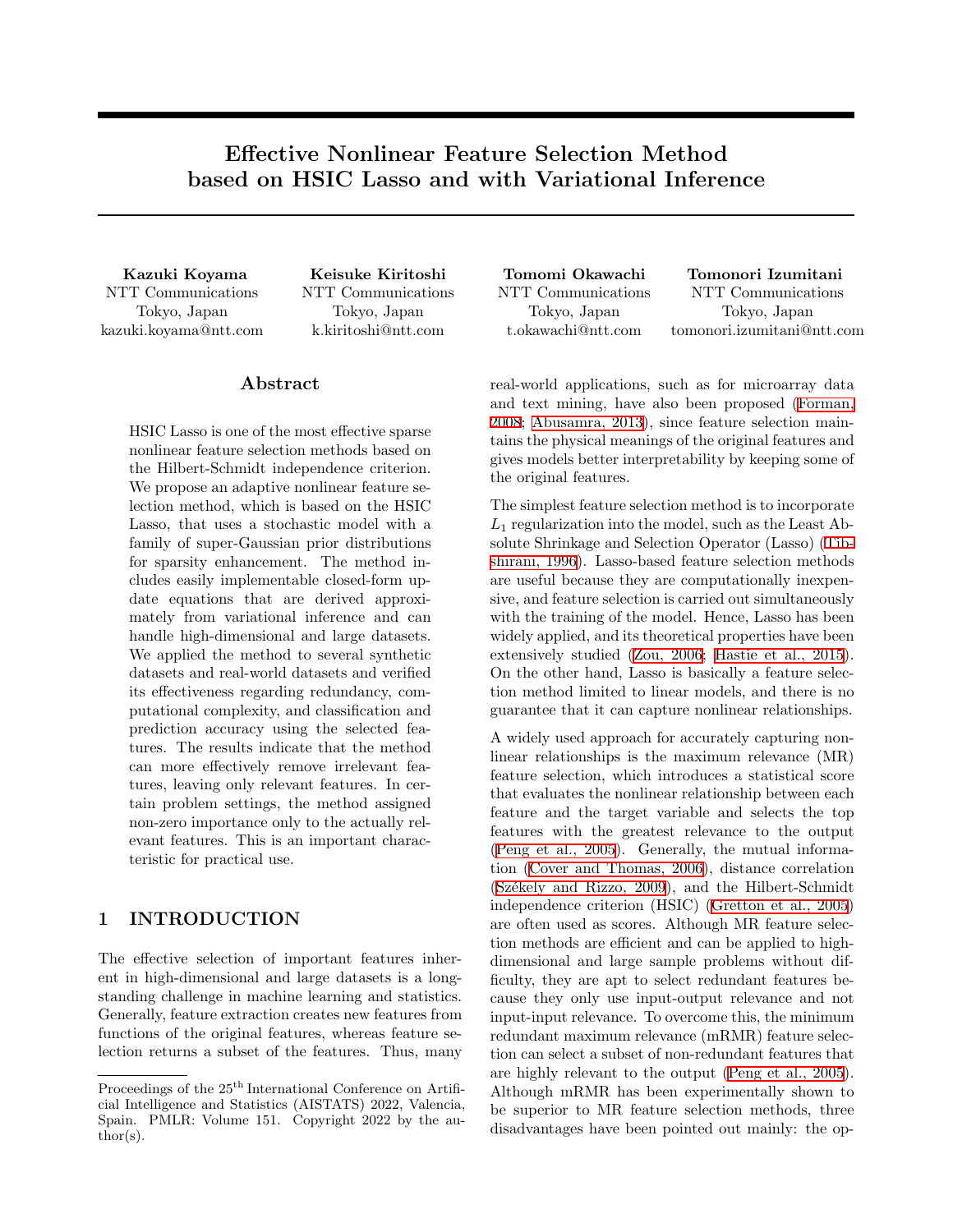timization problem is discrete, this problem must be solved using a greedy approach, and the mutual information estimation is difficult [\(Walters-Williams and](#page-9-3) [Li, 2009](#page-9-3); Climente-González et al., 2019).

In contrast, [Yamada et al. \(2014\)](#page-9-4) proposed a kernelbased mRMR method, called HSIC Lasso. HSIC Lasso adopts HSIC instead of the mutual information as the score to measure the dependence between variables and can select a subset of features using an *L*<sup>1</sup> penalty term. HSIC Lasso is a convex optimization problem, which can find the globally optimal solution and has been empirically reported to be superior to most feature selection methods. The Sparse HSIC (SpHSIC) regression framework that included HSIC Lasso can be regarded as a continuous optimization variant of mRMR, and more recently, its asymptotic theory has been established([Poignard and Yamada,](#page-9-5) [2020\)](#page-9-5). Furthermore, some application methods based on HSIC Lasso have also been proposed, such as unsupervised nonlinear feature selection methods [\(Huang](#page-8-7) [et la., 2020](#page-8-7)) and local interpretable model explanation methods for Graph Neural Networks([Huang et](#page-8-8) [la., 2020\)](#page-8-8). Of course, focusing on HSIC as an independence criterion, for example, HSIC-based postselection inference (PSI) algorithm that can find a set of statistically significant features from non-linearly related data [\(Yamada et al., 2018\)](#page-9-6) and PSI framework for divergence measure, which can introduces a general hypothesis test for PSI and select a set of statistically significant features that discriminate two distributions ([Yamada et al., 2018\)](#page-9-7), have been proposed.

HSIC Lasso is very attractive, and to the best of our knowledge, is currently one of the most effective feature selection methods. However, although the empirically obtained solutions are sparse, the number of nonzero solutions is rather large compared with the true optimal number of features, and this tends to lead to the adoption of a strategy of selecting from the top in order with a predefined number of selections, as with many other nonlinear feature selection methods. In certain problem settings, the boundary between relevant and irrelevant features is ambiguous. Overcoming this problem is the main motivation for this study.

In this paper, we propose an extension of HSIC Lasso for selecting important nonlinear features more clearly by setting weights for the coefficients that evaluate the association between each feature and the target variable and adaptively adjusting these weights from the data on the basis of a stochastic model. Introducing a prior distribution that induces sparsity generally breaks the conjugate property with the likelihood. Moreover, when the non-negative constraints on the coefficients specific to HSIC Lasso are also incorporated into the model in the form of a truncated prior distribution, inference becomes even more expensive. Our main contribution is that the proposed method does not use a truncated prior but directly add nonnegative constraints to the closed-form update rules derived from variational inference, which allows us to select nonlinear features more clearly and effectively. In addition, the proposed method is simple to implement, which is highly preferable for practitioners. Furthermore, various innovations proposed as derivatives of HSIC Lasso([Yamada et al., 2018;](#page-9-8) [Climente-](#page-8-6)González et al., 2019) can be integrated into the proposed method, and scalability to high-dimensional and large datasets is higher than HSIC Lasso, experimentally. Experiments on synthetic and real-world datasets showed that the proposed method is promising, and in certain problem settings, it assigned nonzero importance only on the correct set of the relevant features in model selection by maximizing the marginal likelihood.

## **2 BACKGROUND**

In this section, we briefly review the current feature selection methods related to the proposed method.

## **2.1 Problem Description**

Let  $X \subset \mathbb{R}^P$  be the domain of input vector  $x$  and *Y* ⊂ R be the domain of output sample *y*. Suppose we are given *N* independent and identically distributed  $(i.i.d.)$  paired samples  $\mathcal{D} = \{(\mathbf{x}^{(n)}, y^{(n)}) \in \mathcal{X} \times \mathcal{Y} | n =$ 1*, . . . , N}* drawn from a joint distribution. Then, with the *p*-th feature as  $x_p \in \mathbb{R}^N$ , we denote the original input data as  $\boldsymbol{X} = [\boldsymbol{x}_1, \dots, \boldsymbol{x}_P] \in \mathbb{R}^{N \times P}$ . The purpose of supervised feature selection is to find as few *M* features  $(M < P)$  as possible in the input data **X** that are involved in predicting the output vector *y*.

#### <span id="page-1-1"></span>**2.2 mRMR**

Let  $Sc(\cdot, \cdot) \geq 0$  be an association score between two variables. Using this, the objective function of the ordinary mRMR feature selection method can be reformulated as

$$
\arg \max_{\mathcal{I}} \frac{1}{|\mathcal{I}|} \sum_{i \in \mathcal{I}} \text{Sc}(\boldsymbol{x}_i, \boldsymbol{y}) - \frac{1}{|\mathcal{I}|^2} \sum_{i,j \in \mathcal{I}} \text{Sc}(\boldsymbol{x}_i, \boldsymbol{x}_j)
$$
\n
$$
= \arg \max_{\boldsymbol{\beta} \in \{0,1\}^P} \sum_{p=1}^P \frac{\beta_p}{\|\boldsymbol{\beta}\|_1} \text{Sc}(\boldsymbol{x}_p, \boldsymbol{y}) - \sum_{p,p'=1}^P \frac{\beta_p \beta_{p'}}{\|\boldsymbol{\beta}\|_1^2} \text{Sc}(\boldsymbol{x}_p, \boldsymbol{x}_{p'})
$$
\n(1)

<span id="page-1-0"></span>where  $I$  is the set of selected feature indices, and  $\beta$  is the binary vector based on *I* ([Peng et al., 2005](#page-8-3)). Note that when  $Sc(\cdot, \cdot)$  takes large negative values if the selected features are not mutually independent, the first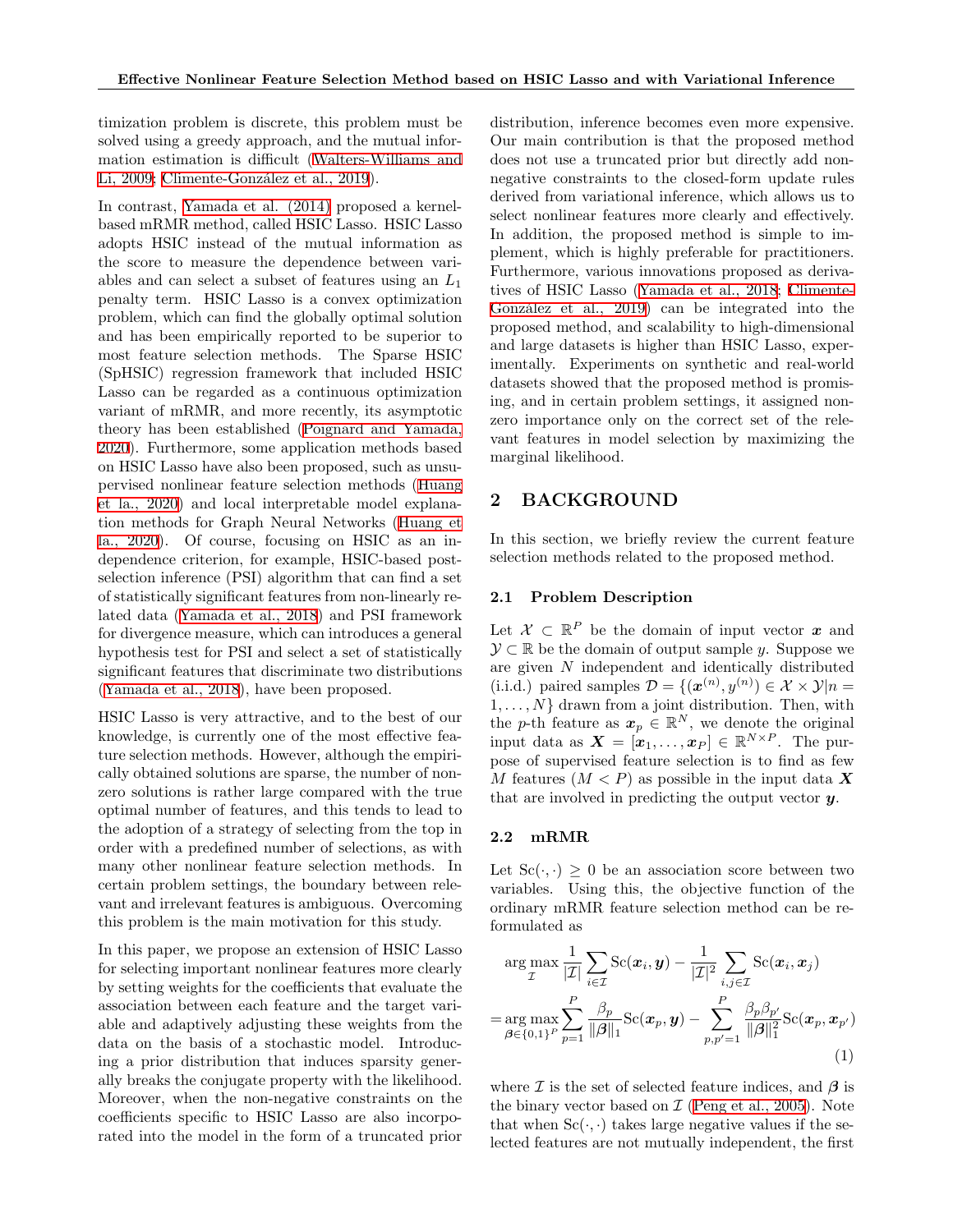term in [\(1](#page-1-0)) selects features that are non-independent of the output vector  $y$ , and the second term is the penalized term that selects independent features. Thus, by selecting features by maximizing([1\)](#page-1-0), we can select features that are dependent on the output, and the selected features are mutually independent. For the association score Sc, HSIC can be used as well as the mutual information commonly seen.

HSIC is a kernel-based independence measure([Gret](#page-8-5)[ton et al., 2005](#page-8-5)). For *N*-dimensional sample vector  $z \in \mathbb{R}^N$ , we denote the kernel matrix as  $[K_z]_{ij}$  =  $k(z^{(i)}, z^{(j)})$ , with  $k(z, z')$  as the kernel function. Furthermore, let  $\bar{K}_z = \Gamma_N \bar{K}_z \Gamma_N$  be the centered kernel matrix, where  $\mathbf{\Gamma}_N = \mathbf{I}_N - \frac{1}{N} \mathbf{1}_N \mathbf{1}_N^\top$  is the centering matrix,  $I_N$  is the  $N$  dimensional identity matrix, and  $\mathbf{1}_N$  is the *N* dimensional vector with all ones. Using such a centered Gram matrix, the HSIC estimator between two sample vectors  $\boldsymbol{z}_p, \boldsymbol{z}_{p'} \in \mathbb{R}^N$ , can be simply  $\exp$ cessed as  $\text{HSIC}(z_p, z_{p'}) = \text{Tr}(\bar{K}_{z_p} \bar{K}_{z_{p'}}).$ 

The normalized cross-covariance operator (NOCCO) is also important as a kernel-based dependence measure related to HSIC([Fukumizu et al., 2008](#page-8-9)). Using  $\tilde{K}_z = \bar{K}_z(\bar{K}_z + \epsilon N I_N)^{-1}$  instead of  $\bar{K}_z$ , NOCCO is  $\text{formulated as NOCCO}(\boldsymbol{z}_p, \boldsymbol{z}_{p'}) = \text{Tr}(\tilde{\boldsymbol{K}}_{\boldsymbol{z}_p}\tilde{\boldsymbol{K}}_{\boldsymbol{z}_{p'}}), \text{ similar}$ lar to HSIC, where  $\epsilon > 0$  is the regularization parameter. Because NOCCO was shown to be asymptotically independent of the choice of kernels, it is expected to be less sensitive to the kernel parameter choice than HSIC([Yamada et al., 2014\)](#page-9-4).

#### **2.3 HSIC Lasso**

Note that  $\beta$  is a sparse binary vector; thus, we can obtain the following optimization problem from([1\)](#page-1-0) relaxed by  $\omega \in \mathbb{R}_+^P$ , using HSIC as the association score,

$$
\arg \max_{\boldsymbol{\omega} \in \mathbb{R}_+^P} \sum_{p=1}^P \omega_p \text{HSIC}(\boldsymbol{x}_p, \boldsymbol{y}) - \sum_{p, p'=1}^P \omega_p \omega_{p'} \text{HSIC}(\boldsymbol{x}_p, \boldsymbol{x}_{p'}) - \lambda \|\boldsymbol{\omega}\|_1 \qquad (2)
$$

where  $\lambda \geq 0$  is the regularization parameter. The non-negative constraint is then added to  $\omega$  because the original  $\beta$  is non-negative. [Yamada et al. \(2014\)](#page-9-4) focused on the fact that([2](#page-2-0)) is a convex optimization problem and proposed the following HSIC Lasso as an equivalent optimization problem that can handle highdimensional problems,

$$
\min_{\boldsymbol{\omega} \in \mathbb{R}_+^P} \frac{1}{2} \left\| \bar{\boldsymbol{K}}_{\boldsymbol{y}} - \sum_{p=1}^P \omega_p \bar{\boldsymbol{K}}_{\boldsymbol{x}_p} \right\|_F^2 + \lambda \|\boldsymbol{\omega}\|_1. \tag{3}
$$

For the specific optimization of [\(3](#page-2-1)), the dual augmented Lagrangian (DAL) algorithm([Tomioka et al.,](#page-9-9)

[2011\)](#page-9-9) can be computationally highly efficient and incorporate the non-negative constraint without losing its computational advantages. Moreover, an efficient Least Angle Regression (LARS)([Efron et al., 2004](#page-8-10)) based method has been proposed that can scale up HSIC Lasso to handle high-dimensional and large-scale datasets([Yamada et al., 2018](#page-9-8)). Additionally, Block HSIC Lasso, which greatly reduces the memory complexity of the kernel matrices, by splitting the data in blocks, and using the block HSIC estimator([Zhang et](#page-9-10) [al., 2018\)](#page-9-10) to estimate the HSIC terms has also been proposed([Climente-Gonz´alez et al., 2019\)](#page-8-6). Recently, the SpHSIC regression framework, which includes the HSIC Lasso, has been proposed. In the framework, theoretical considerations such as the oracle property have been made.([Poignard and Yamada, 2020](#page-9-5)).

Note that the NOCCO introduced in subsection [2.2](#page-1-1) can be formulated as NOCCO Lasso by using  $\tilde{K}$  insteadof  $\bar{K}$  in ([3\)](#page-2-1) [\(Yamada et al., 2014\)](#page-9-4). The extensions to HSIC Lasso introduced in this subsection can be applied to NOCCO Lasso.

## **3 PROPOSED METHOD**

In this section, we formally describe our stochastic model and a suitable approximate inference scheme.

## <span id="page-2-2"></span>**3.1 Key Ideas**

<span id="page-2-0"></span>For the first key idea, we weight the parameter  $\omega$  in ([3\)](#page-2-1) with  $\eta \in \mathbb{R}^P_+$ , aiming for a more distinct nonlinear feature selection than with HSIC Lasso. In this process, we introduce a stochastic model based on the HSIC Lasso optimization problem and adaptively infer the optimal weights  $\eta$  from paired samples  $\mathcal{D}$ . The second key idea is to derive approximate closedform update equations from variational inference and add HSIC-Lasso-specific non-negative constraints directly to these update equations. The family of super-Gaussian distributions is assumed as a prior distribution to induce sparsity in the proposed method. Dealing with such a distribution as a truncated prior defined only in  $\mathbb{R}_+$ , sampling methods with high computational complexity or approximate inference is needed to to learn parameters. We confirmed that the proposed method avoids these problems and achieves very high feature selection performance with shorter execution time than HSIC Lasso.

## <span id="page-2-1"></span>**3.2 Problem Formulation**

Let  $\bar{\boldsymbol{\kappa}} \in \mathbb{R}^{N^2}$  be a vector of kernel matrix  $\bar{\boldsymbol{K}}$  appropriately flattened and  $\bar{\kappa}_X = [\bar{\kappa}_{x_1}, \dots, \bar{\kappa}_{x_P}] \in \mathbb{R}^{\bar{N}^2 \times \bar{P}}$  be a matrix of all flat vectors for features. Then, the loss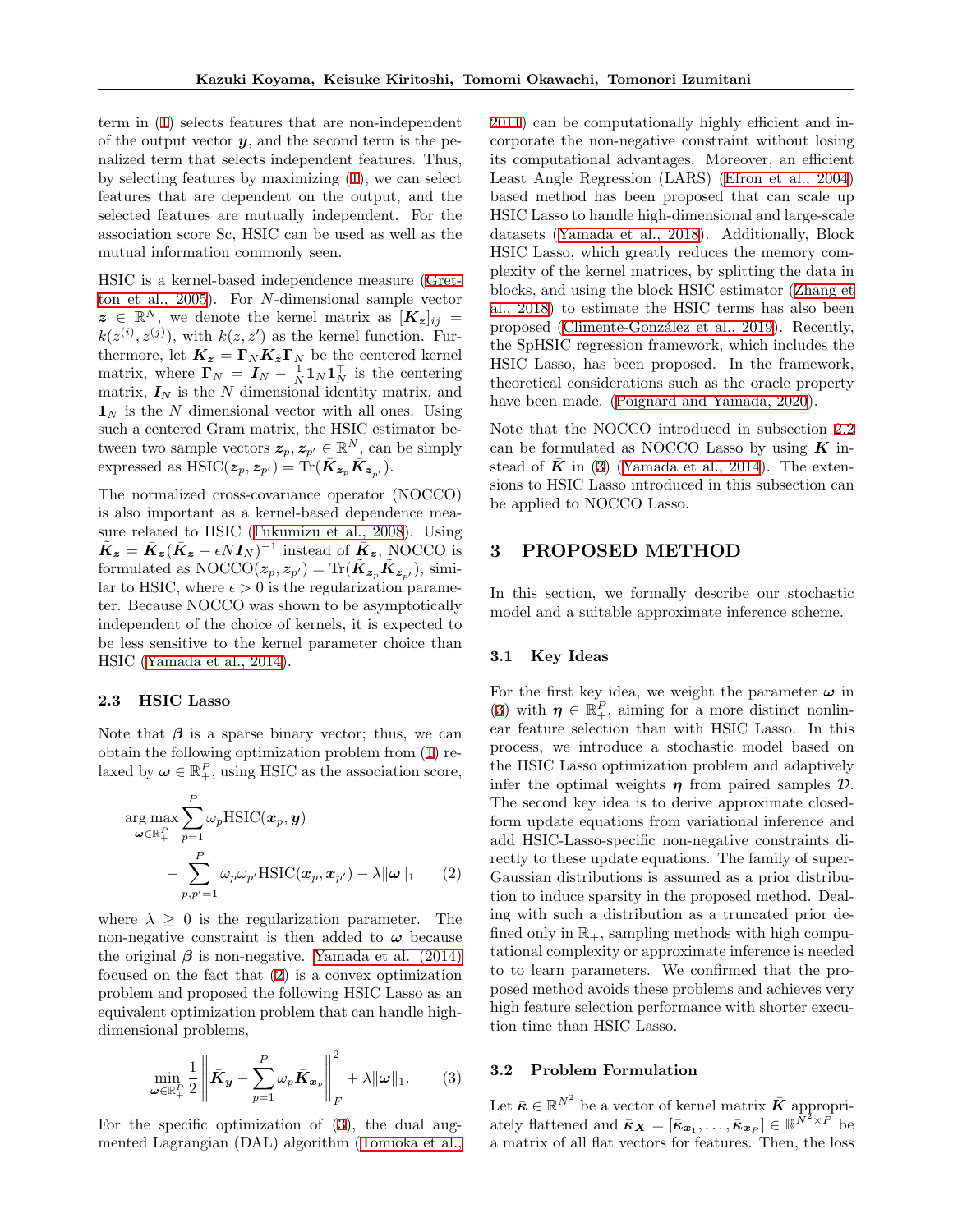term of HSIC Lasso in([3\)](#page-2-1) can be rewritten as follows:

$$
\left\| \bar{K}_y - \sum_{p=1}^P \omega_p \bar{K}_{x_p} \right\|_F^2 = \left\| \bar{\kappa}_y - \bar{\kappa}_X \omega \right\|_2^2. \tag{4}
$$

On the basis of([4\)](#page-3-0), we assume the classical Gaussian linear model with i.i.d. noise with variance  $\sigma^2$ , that is,

$$
\bar{\kappa}_y \mid \omega \sim \mathcal{N}(\bar{\kappa}_X \omega, \sigma^2 \mathbf{I}). \tag{5}
$$

We also assume that  $\{\omega_p\}_{p=1}^P$  are jointly independent, and each  $\omega_p$  has a symmetric density with inverse scale parameter  $\eta_p$  as follows:

$$
p(\omega|\eta) = \prod_{p=1}^{P} p(\omega_p|\eta_p) = \prod_{p=1}^{P} q(|\omega_p|\eta_p^{\frac{1}{2}})\eta_p^{\frac{1}{2}},
$$
 (6)

where  $q$  is a distribution inducing sparsity. This is a common assumption used in Bayesian Lasso([Park and](#page-8-11) [Casella, 2008\)](#page-8-11), and in addition, correlations tend to be eliminated by the mRMR framework. Given samples *D*, our aim is to infer the parameters, including *η*, by maximizing the marginal likelihood  $p(\bar{\kappa}_y|\eta)$ .

## **3.3 Super-Gaussian Priors**

In this paper, we use scale mixtures of Gaussians prior as the family of distributions that induce sparsity. Let *q* be a Gaussian scale mixture for a mixing density *r*(*t*), that is,  $q(u) = \int_0^\infty \mathcal{N}(u|0,t)r(t)dt$ . This formulation includes the Laplace distribution and Student 's *t*, which are often used in Bayesian Lasso due to their suitability for modeling sparsity [\(Park and Casella,](#page-8-11) [2008;](#page-8-11) [Shervashidze and Bach, 2015;](#page-9-11) Van Erp et al., 2019). For learning such models, we introduce an approximate Gaussian posterior and derive variational optimization with closed-form update equations.

Focusing on the fact that  $q$  is also super-Gaussian,  $\log q(u)$  is convex and non-increasing in  $u^2$ . Thus, according to previous study([Palmer et al., 2006\)](#page-8-12), we can obtain representation of the following form by convex conjugacy,

$$
\log q(u) = \sup_{s \in \mathbb{R}_+} \left\{-\frac{u^2}{2s} - \phi(s)\right\},\tag{7}
$$

where  $\phi(s)$  is convex in  $1/s$  and the expression inside the supremum in [\(7](#page-3-1)) has a unique maximizer. Consequently, we obtain the following variational representationfor  $p(\omega_p|\eta_p)$  by combining ([6](#page-3-2)) and ([7\)](#page-3-1),

$$
p(\omega_p|\eta_p) = \eta_p^{\frac{1}{2}} \sup_{s_p \in \mathbb{R}_+} \left\{ \mathcal{N}\left(\omega_p \left| 0, \frac{s_p}{\eta_p}\right) \left(\frac{2\pi s_p}{\eta_p}\right)^{\frac{1}{2}} \exp(-\phi(s_p)) \right\} . \tag{8}
$$

#### **3.4 Variational Inference**

<span id="page-3-0"></span>This stochastic model described above, including the combination of the likelihood([5](#page-3-3)) and the variational representation of the prior([8\)](#page-3-4), leads to the following variational bound on the marginal distribution,

<span id="page-3-3"></span>
$$
\log p(\bar{\kappa}_{y}|\eta) = \log \int_{\mathbb{R}^{P}} \mathcal{N} (\bar{\kappa}_{y} | \bar{\kappa}_{X} \omega, \sigma^{2} I) \prod_{p=1}^{P} p(\omega_{p} | \eta_{p}) d\omega_{p}
$$
\n
$$
\geq \sup_{s \in \mathbb{R}^{P}_{+}} \left[ \log \mathcal{N} (\bar{\kappa}_{y} | 0, \bar{\kappa}_{X} \Xi^{-1} \bar{\kappa}_{X}^{\top} + \sigma^{2} I) \right]
$$
\n
$$
+ \sum_{p=1}^{P} \left\{ \frac{1}{2} \log \eta_{p} + \frac{1}{2} \log(2\pi) + \frac{1}{2} \log \left( \frac{s_{p}}{\eta_{p}} \right) - \phi(s_{p}) \right\} \right]
$$
\n
$$
= - \inf_{\mu \in \mathbb{R}^{P}} \inf_{\Sigma \succeq 0} \inf_{s \in \mathbb{R}^{P}_{+}} \left[ \frac{1}{2\sigma^{2}} || \bar{\kappa}_{y} - \bar{\kappa}_{X} \mu ||_{2}^{2} + \frac{1}{2} \mu^{\top} \Xi \mu
$$
\n
$$
+ \frac{1}{2\sigma^{2}} \text{Tr} (\bar{\kappa}_{X} \bar{\kappa}_{X} \Sigma) + \frac{1}{2} \text{Tr} (\Xi \Sigma) - \frac{1}{2} \log \det \Sigma
$$
\n
$$
+ \sum_{p=1}^{P} \left\{ \phi(s_{p}) - \frac{1}{2} \log \eta_{p} \right\} + \frac{N^{2}}{2} \log(2\pi\sigma^{2}) - \frac{P}{2} \log(2\pi e) \right]
$$
\n
$$
=: - \inf_{\mu \in \mathbb{R}^{P}} \inf_{\Sigma \succeq 0} \sup_{s \in \mathbb{R}^{P}_{+}} f(\mu, \Sigma, s), \tag{9}
$$

<span id="page-3-5"></span><span id="page-3-2"></span>where  $\mathbf{\Xi} \in \mathbb{R}^{P \times P}$  is a diagonal matrix such that  $[\Xi]_{pp} = \eta_p / s_p$ . Note that  $\boldsymbol{\mu} \in \mathbb{R}^P$  and  $\Sigma \in \mathbb{R}^{P \times P}$ respectively correspond to the mean vector and covariance matrix of the posterior  $\mathcal{N}(\omega|\mu, \Sigma)$ , when  $\mathcal{N}(\bar{\kappa}_{y}|\bar{\kappa}_{\bm{X}}\omega,\sigma^2\bm{I})$  is a likelihood and  $\mathcal{N}(\omega|\bm{0},\bm{\Xi}^{-1})$  is a prior. Since we assume that the final optimal solution for  $\omega$  is obtained by maximum a posteriori estimation, the proposed method treats the optimal solution for  $\mu$ as the optimal solution for *ω*.

The reason for not using a truncated prior is that the first integral in([9](#page-3-5)) to derive the marginal likelihood becomes  $\mathbb{R}^P \to \mathbb{R}^P_+$ . As described in subsection [3.1](#page-2-2), because introducing a prior distribution that induces sparsity generally breaks the conjugate property with the likelihood, it is very difficult to solve this integral analytically. The non-negative constraint of the proposed method is an idea to avoid computational cost.

#### **3.5 Non-negative Constraint**

<span id="page-3-1"></span>With the proposed method, instead of using a truncated prior distribution, we directly add a nonnegative constraint with the following penalty term for  $\mu$  in [\(9](#page-3-5)),

$$
\psi(\mu) := \sum_{p=1}^{P} \psi'(\mu_p) := \sum_{p=1}^{P} \left\{ \begin{array}{ll} \infty & (\mu_p < 0) \\ \lambda \mu_p & (\mu_p \ge 0) \end{array} \right., (10)
$$

<span id="page-3-4"></span>where  $\lambda > 0$  is the regularization parameter. Thus, since  $\psi(\boldsymbol{\mu}) \geq 0$  for any  $\boldsymbol{\mu} \in \mathbb{R}^P$ , inf  $(f(\boldsymbol{\mu}) + \psi(\boldsymbol{\mu})) \geq 0$ inf  $f(\mu)$  is satisfied by the infimum properties. Therefore, the marginal distribution([9](#page-3-5)) can be set to the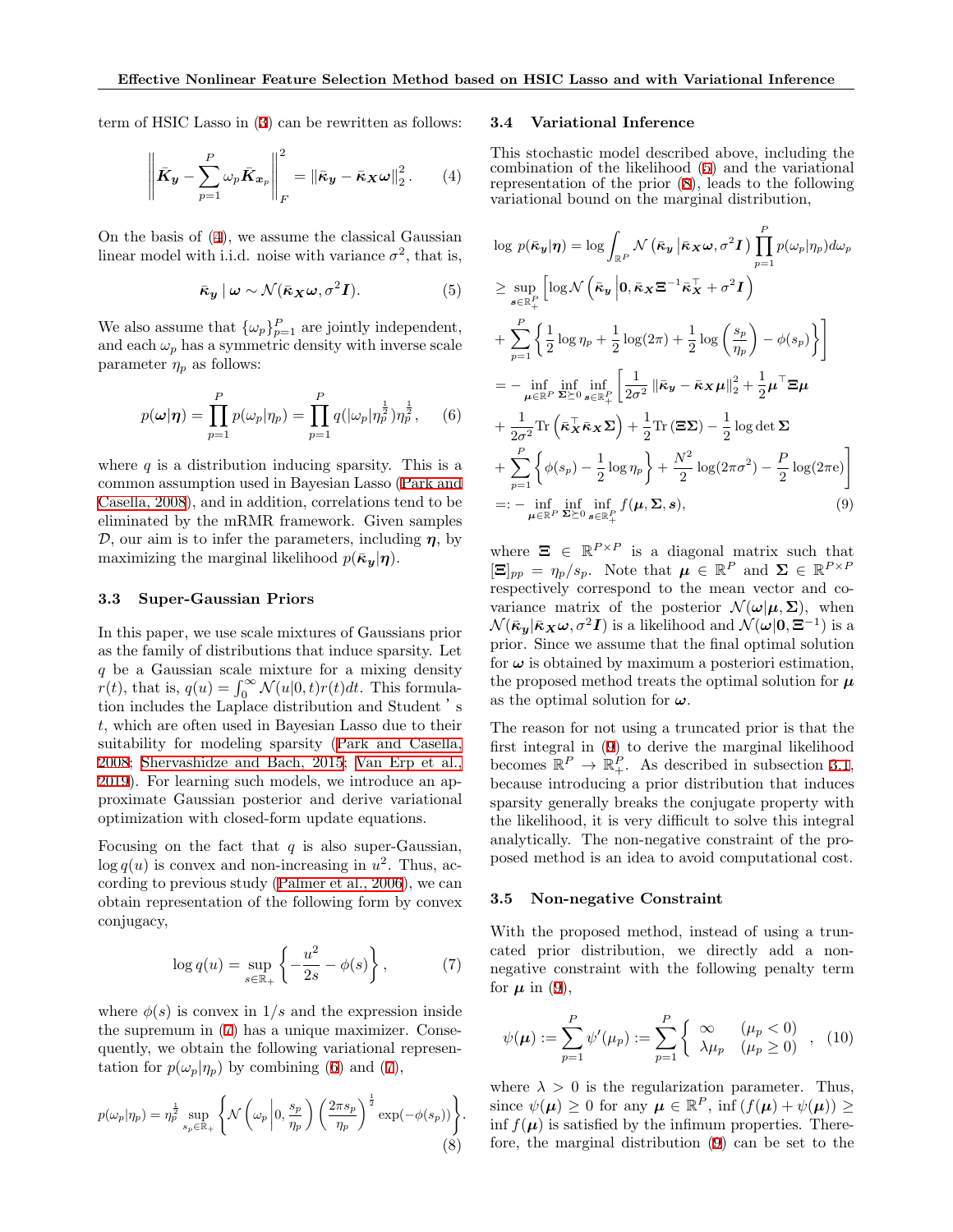following novel variational lower bound with nonnegative constraints.

$$
\log p(\bar{\boldsymbol{\kappa}}_{\boldsymbol{y}}|\boldsymbol{\eta}) \geq - \inf_{\boldsymbol{\mu} \in \mathbb{R}^P} \inf_{\boldsymbol{\Sigma} \succeq 0} \inf_{\boldsymbol{s} \in \mathbb{R}_+^P} \{ f(\boldsymbol{\mu}, \boldsymbol{\Sigma}, \boldsymbol{s}) + \psi(\boldsymbol{\mu}) \}
$$

$$
= - \inf_{\boldsymbol{\mu} \in \mathbb{R}_+^P} \inf_{\boldsymbol{\Sigma} \succeq 0} \inf_{\boldsymbol{s} \in \mathbb{R}_+^P} \{ f(\boldsymbol{\mu}, \boldsymbol{\Sigma}, \boldsymbol{s}) + \lambda \|\boldsymbol{\mu}\|_1 \}
$$
(11)

#### **3.6 Update Equations**

Consequently, as an approximation to maximizing the log-likelihood, we consider optimizing the right side of ([11\)](#page-4-0). However, in the form given by([11\)](#page-4-0), the variational lower bound is difficult to optimize. To overcome this problem, we regard parts of it as minima of convex functions, design an iterative algorithm with analytic updates, and find a local minimum. As a result, the optimization problem to be solved with the proposed method, which also includes  $\eta$  and  $\sigma^2$ , is equivalent to iterating the following closed-form update equations until convergence.

$$
\boldsymbol{\mu} \leftarrow \underset{\boldsymbol{\mu} \in \mathbb{R}_+^P}{\arg \inf} \left\{ \frac{1}{2\sigma^2} \left\| \bar{\boldsymbol{\kappa}}_{\boldsymbol{y}} - \bar{\boldsymbol{\kappa}}_{\boldsymbol{X}} \boldsymbol{\mu} \right\|_2^2 + \frac{1}{2} \boldsymbol{\mu}^\top \boldsymbol{\Xi} \boldsymbol{\mu} + \lambda \|\boldsymbol{\mu}\|_1 \right\}
$$
\n(12)

$$
\Sigma \leftarrow \sigma^2 \left( \bar{\boldsymbol{\kappa}}_X^\top \bar{\boldsymbol{\kappa}}_X + \sigma^2 \boldsymbol{\Xi} \right)^{-1} \tag{13}
$$

$$
s \leftarrow \underset{s \in \mathbb{R}_+^P}{\arg \inf} \left\{ \frac{1}{2} \boldsymbol{\mu}^\top \boldsymbol{\Xi} \boldsymbol{\mu} + \frac{1}{2} \text{Tr} \left( \boldsymbol{\Xi} \boldsymbol{\Sigma} \right) + \sum_{p=1} \phi(s_p) \right\} \tag{14}
$$

$$
\boldsymbol{\eta} \leftarrow \boldsymbol{s} \oslash (\boldsymbol{\mu} \odot \boldsymbol{\mu} + \text{diag} \boldsymbol{\Sigma}) \tag{15}
$$

$$
\sigma^2 \leftarrow \frac{1}{N^2} \left( \left\| \bar{\boldsymbol{\kappa}}_{\boldsymbol{y}} - \bar{\boldsymbol{\kappa}}_{\boldsymbol{X}} \boldsymbol{\mu} \right\|_2^2 + \text{Tr} \left( \bar{\boldsymbol{\kappa}}_{\boldsymbol{X}}^{\top} \bar{\boldsymbol{\kappa}}_{\boldsymbol{X}} \boldsymbol{\Sigma} \right) \right) \tag{16}
$$

where *⊙* and *⊘* are the Hadamard product and Hadamard division, respectively, and diag**Σ** is a vector formed from the diagonal of **Σ**. Assuming the noise level known, we can also choose not to include([16\)](#page-4-1) in the iteration. We finally regard the convergence value of  $\mu$  as the optimal  $\omega$ .

Even with these update equations, the proposed method also holds the advantages of HSIC Lasso. In particular, recent extension techniques are equally applicable to the proposed method. For example, the efficient search method by LARS [\(Yamada et al., 2018](#page-9-8)) can be applied to([12](#page-4-2)) as well, and the block HSIC estimator (Climente-González et al., 2019) can be applied to  $\bar{K}_y$  and  $\bar{K}_{x_p}$  of the proposed method as well because of the approximation of the kernel matrices.

#### **3.7 Prior: Generalized Gaussian**

The family of super-Gaussian distributions includes Generalized Gaussian. The density of this distribution is given by

$$
p(\omega_p|\eta_p, \alpha, \beta) = \frac{\eta_p^{\frac{1}{2}} \beta}{2\alpha \Gamma\left(\frac{1}{\beta}\right)} \exp\left(-\left(\frac{|\omega_p|\eta_p^{\frac{1}{2}}}{\alpha}\right)^{\beta}\right)
$$
\n(17)

<span id="page-4-0"></span>where  $\alpha \in \mathbb{R}_+$  and  $\beta \in \mathbb{R}_+$  are the scale and shape parameters respectively, can be also rewritten in this variational representation for  $0 < \beta \leq 2$ . For this distribution,

$$
\phi(s_p) = \left\{ \frac{1}{\alpha^{\beta}} \left( \frac{2\alpha^{\beta}}{\beta} \right)^{\frac{\beta}{\beta - 2}} - \left( \frac{2\alpha^{\beta}}{\beta} \right)^{\frac{2}{\beta - 2}} \right\} (2s_p)^{-\frac{\beta}{\beta - 2}} - \log \beta + \log 2\alpha \Gamma\left(\frac{1}{\beta}\right). \tag{18}
$$

In particular, the Laplace distribution, which is often used in Bayesian Lasso [\(Park and Casella, 2008](#page-8-11)), corresponds to  $\beta = 1$ , and  $\phi(s_p)$  can be simply rewritten as

$$
\phi(s_p) = \frac{s_p}{2\alpha^2} + \log 2\alpha.
$$
 (19)

<span id="page-4-2"></span>Therefore, the update equation([14](#page-4-3)) for *s* is rewritten as

$$
s \leftarrow \alpha \sqrt{\eta \odot (\mu \odot \mu + \text{diag} \Sigma)}.
$$
 (20)

## <span id="page-4-4"></span>**3.8 Prior: Student's t**

<span id="page-4-3"></span>Recently, Student's *t* can be used as well as the Laplace distribution (Van Erp et al., 2019). The density of this distribution is given by

<span id="page-4-1"></span>
$$
p(\omega_p|\eta_p, \nu) = \left(\frac{\eta_p}{2\pi}\right)^{\frac{1}{2}} \frac{\Gamma\left(\nu + \frac{1}{2}\right)}{\Gamma\left(\nu\right)} \left(1 + \frac{\eta_p \omega_p^2}{2}\right)^{-\nu - \frac{1}{2}}\tag{21}
$$

where  $\nu$  is a shape parameter. The smaller the  $\nu$ , the heavier-tailed the distribution (note that there is no finite variance for  $\nu < 1$ ). For this distribution,

$$
\phi(s_p) = \frac{1}{s_p} + \left(\nu + \frac{1}{2}\right) \log\left(s_p\right) + \text{const.} \tag{22}
$$

Therefore, the update equation([14](#page-4-3)) for *s* is rewritten as

$$
\mathbf{s} \leftarrow \frac{1}{\nu + \frac{1}{2}} \left\{ 1 + \frac{\eta}{2} \odot (\boldsymbol{\mu} \odot \boldsymbol{\mu} + \text{diag} \boldsymbol{\Sigma}) \right\}.
$$
 (23)

#### **3.9 Computational Complexity**

We first need  $\mathcal{O}(N^2P)$  to construct the kernel matrices from the data *D*. After this calculation, the update equations [\(12](#page-4-2)) and([13\)](#page-4-4) have the highest computational complexity. Equation [\(12](#page-4-2)), which is an optimization problem similar to Elastic-Net [\(Zou and](#page-9-12)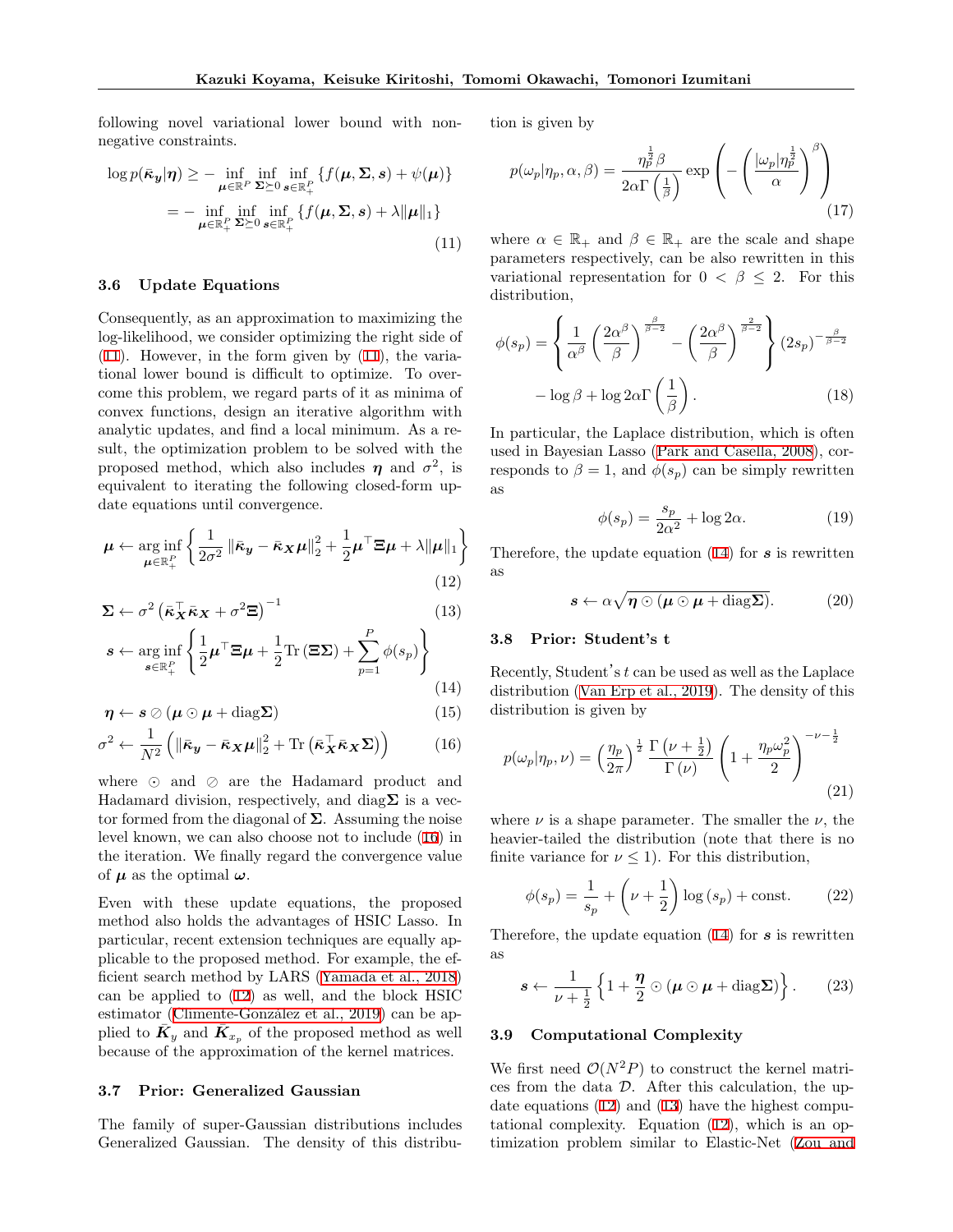[Hastie, 2005](#page-9-12)) since **Ξ** is a diagonal matrix, can be easily solved using well-known algorithms such as DAL and LARS with similar uses as HSIC Lasso([Yamada](#page-9-4) [et al., 2014](#page-9-4); [Yamada et al., 2018](#page-9-8)). Then, as well as HSIC Lasso, we can dramatically reduce the computational complexity of the kernel matrices and([12](#page-4-2)) withpreviously proposed methods ([Yamada et al.,](#page-9-8)  $2018$ ; Climente-González et al.,  $2019$ ). For  $(13)$ , while we need  $\mathcal{O}(P^3)$  to compute the inverse matrix, since  $\bar{\kappa}_X^{\top} \bar{\kappa}_X + \sigma^2 \Xi$  is always a positive definite matrix, we can compute relatively fast with the Cholesky decomposition. Empirically, compared with HSIC Lasso, the proposed method is able to calculate significantly faster in both  $N \ll P$  and  $N \gg P$ . This experiment is shown in Experiments [4.2](#page-5-0) (see Figures [1](#page-6-0) (f)).

## **4 EXPERIMENTS**

In this section, we discuss experimentally investigating the performance of the proposed and other feature selection methods using synthetic and real-world datasets.

#### **4.1 Set-up**

On the basis of the results of several previous studies ([Gretton et al., 2005;](#page-8-5) [Song et al., 2012\)](#page-9-13), we adopt the following universal kernel function for all of our experiments. For input kernels, we first normalize the input features to have unit standard deviation then use the Gaussian kernel:

$$
k(z, z') = \exp\left(-\frac{(z - z')^2}{2\sigma_z^2}\right) \tag{24}
$$

where  $\sigma_z^2$  is the kernel width, and we fix  $\sigma_z = 1$ . For output kernels in regression cases (i.e.,  $y \in \mathbb{R}^N$ ), we similarly normalize *y* to have unit standard deviation then use the same Gaussian kernel. By contrast, for output kernels in classification cases (i.e., *y* is categorical), we use the delta kernel:

$$
k(z, z') = \begin{cases} 1/n_z & \text{if } z = z' \\ 0 & \text{otherwise} \end{cases}
$$
 (25)

where  $n_z$  is the number of observations in class  $z$ .

As one of the metrics, we use the redundancy rate (RED)([Zhao et al., 2010](#page-9-14)) to check whether a method can successfully select non-redundant features:

$$
\text{RED}(\boldsymbol{X}_{\mathcal{I}}) = \frac{1}{|\mathcal{I}|(|\mathcal{I}| - 1)} \sum_{i,j \in \mathcal{I}, i \neq j} |\rho_{i,j}| \tag{26}
$$

where  $\mathcal I$  is the index set of the selected features, and  $\rho_{i,j}$  is the Pearson correlation coefficient between the *i*-th and *j*-th features. A large RED indicates that selected features are more strongly correlated with each

other, that is, many redundant features are selected. Therefore, a small redundancy rate is preferable for the feature selection methods.

We compared the proposed method applying the HSIC or NOCCO kernel matrices with HSIC Lasso and NOCCO Lasso [\(Yamada et al., 2014](#page-9-4); [Yamada et al.,](#page-9-8) [2018;](#page-9-8) Climente-González et al., 2019). The implementation is based on the following  $\text{Github}^1$  $\text{Github}^1$ . For all experiments, we use Student 's *t* as a prior distribution and set  $\nu = 1.5$  for the proposed method and  $\epsilon = 10^{-3}$  in the NOCCO kernel matrices, and then, we randomly initialize the other parameters based on random seeds. We also used an Ubuntu 18.04 server with 96-core Intel Xeon Platinum 2.7 GHz and 1.5 TB RAM memory.

#### <span id="page-5-0"></span>**4.2 Synthetic Datasets**

First, we considered a regression problem from a highdimensional input to verify the performance of the proposed method using the following two synthetic datasets. For comparison, we used the data generated from the same method as that used in a previous study [\(Yamada et al., 2014](#page-9-4)).

## **Data1: Additive model**

$$
y = -2\sin(2x_1) + x_2^2 + x_3 + \exp(-x_4) + \epsilon \qquad (27)
$$

 $\text{where } [x_1, \ldots, x_{256}]^{\top} \sim \mathcal{N}(\mathbf{0}_{256}, \mathbf{I}_{256}) \text{ and } \epsilon \sim \mathcal{N}(0, 1).$ 

## **Data2: Non-additive model**

$$
y = x_1 \exp(2x_2) + x_3^3 + \epsilon \tag{28}
$$

 $N(0_{1000}, I_{1000})$  and  $\epsilon \sim$  $\mathcal{N}(0, 1)$ .

As shown in Figures [1](#page-6-0) (a) and (d), we set  $N = 1000$ and  $\lambda$  so that the number of non-zero coefficients would be *M<sup>∗</sup>* for each method over 30 runs, where *M<sup>∗</sup>* is the number of true features (i.e. *M<sup>∗</sup>* = 4 for Data1 and *M*<sup>∗</sup> = 3 for Data2). To detect important features easily, using a threshold for example, it is desirable that non-zero coefficients of important features are sufficiently larger than those of non-important features. In order to make a fair comparison from this perspective, we treat *M<sup>∗</sup>* as a known constant in these experiments. Clearly, the proposed method had more distinct regression coefficients than HSIC Lasso for both HSIC and NOCCO. This is because the proposed method adaptively adjusts the weights of the regression coefficients on the basis of the stochastic model from the data, which robustly keeps the important features

<span id="page-5-1"></span><sup>1</sup>https://github.com/riken-aip/pyHSICLasso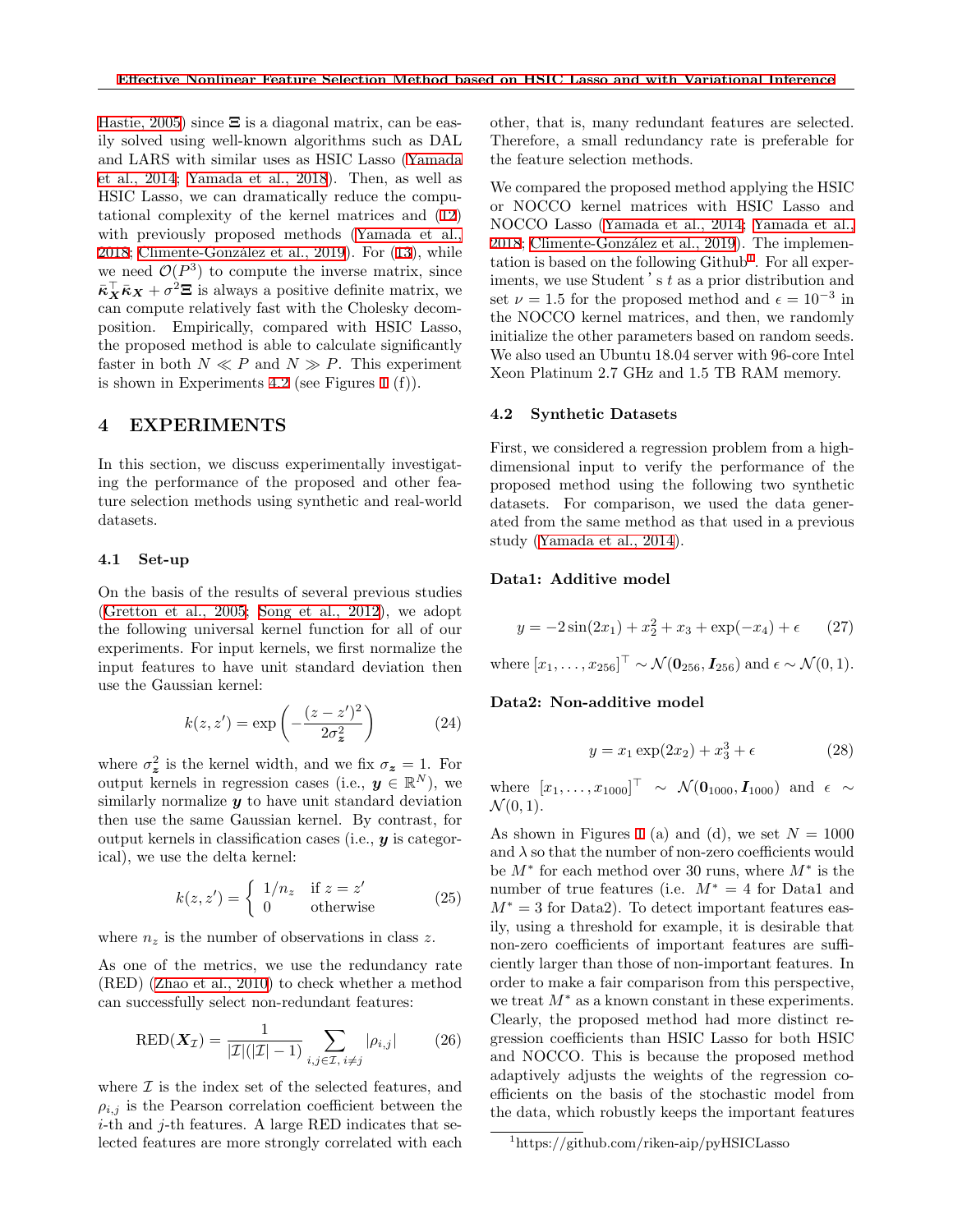











**(e) Data2: Mean predictive metrics**



<span id="page-6-0"></span>Figure 1: Results for two synthetic datasets. (a),(d): Mean regression coefficients of the top  $M^*$  for  $N = 1000$ over 30 runs. Horizontal axis denotes top *M<sup>∗</sup>* features for HSIC (NOCCO in brackets), and vertical axis denotes coefficient value. Regularization parameter  $\lambda$  is set so that number of non-zero coefficients is  $M^*$  in each method. (b),(e): Mean predictive metrics for the test data over 30 runs. These metrics are based on the loss function ([4\)](#page-3-0). R2, CORR, RMSE and BIC mean coefficient of determination, correlation coefficient, root mean square error, and bayesian information criterion, respectively. Moreover, The green arrows and numbers mean the improvement rate of the proposed method over HSIC (NOCCO) Lasso. Note that R2 and CORR indicate the rate of increase and RMSE and BIC indicate the rate of decrease. (c): Average of confusion matrices with proposed method over 30 runs. We assign binary labels with (P) relevant and (N) irrelevant features, and in prediction we consider non-zero coefficients to be relevant. Regularization parameter *λ* is set so that lower bound of marginal likelihood([9](#page-3-5)) is maximized. (f): Comparison of computation time for Data2. Horizontal axis denotes number of training samples or features, and vertical axis denotes computation time in log-scale.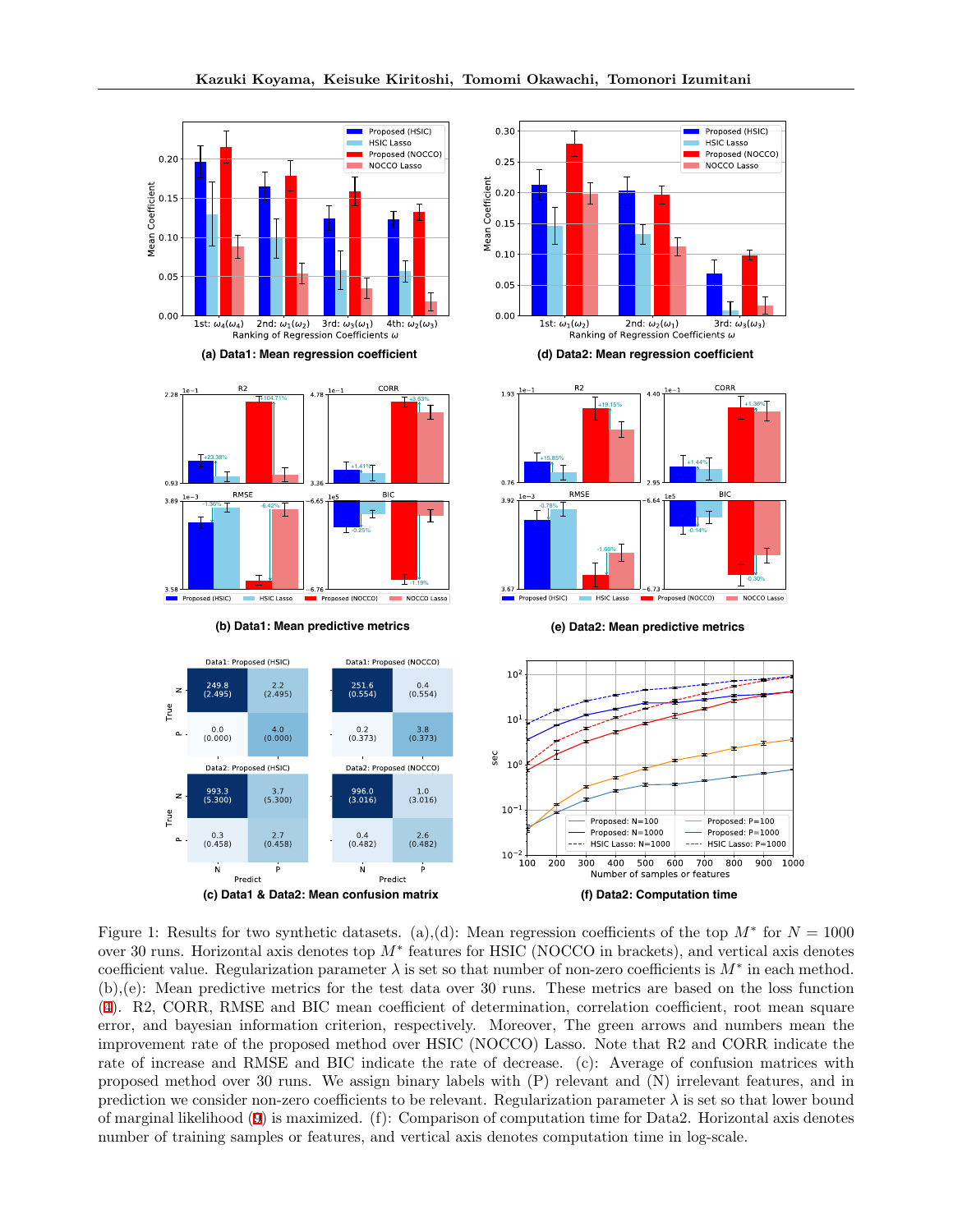<span id="page-7-0"></span>Table 1: Mean classification scores and RED values for Gas Sensor dataset. AC, BAC, and F1 mean classification accuracy, balanced classification accuracy, and F1 score, respectively.

|                           | AC    | $\mathbf{B}\mathbf{A}\mathbf{C}$ | F1    | RED   |
|---------------------------|-------|----------------------------------|-------|-------|
|                           |       |                                  |       |       |
| Proposed (HSIC)           | 0.978 | 0.975                            | 0.978 | 0.253 |
| Proposed (NOCCO)          | 0.977 | 0.974                            | 0.977 | 0.275 |
| <b>HSIC</b> Lasso         | 0.972 | 0.967                            | 0.972 | 0.242 |
| NOCCO Lasso               | 0.972 | 0.967                            | 0.972 | 0.235 |
| $FsNet (H = 20)$          | 0.846 | 0.849                            | 0.846 | 0.093 |
| $\text{FsNet}$ $(H = 40)$ | 0.843 | 0.847                            | 0.843 | 0.091 |
| FsNet $(H = 60)$          | 0.842 | 0.847                            | 0.842 | 0.092 |
| FsNet $(H = 80)$          | 0.834 | 0.838                            | 0.834 | 0.089 |

against the increase in  $\lambda$ . Additionally, in this case, the proposed method also improves the regression metrics for the test data, as shown in Figures [1](#page-6-0) (b) and (e).

Moreover, Figure [1](#page-6-0) (c) shows the mean confusion matrix from the proposed method when  $\lambda$  is tuned by maximizing the marginal likelihood([9\)](#page-3-5) over 30 runs. We classified each feature with binary labels of relevant features (P) and irrelevant features (N), and considered non-zero regression coefficients in the predictive labels as relevant features. In particular, the accuracy was perfect for 15 out of 30 runs. This suggests that the proposed method can effectively perform model selection with the marginal likelihood.

Finally, as shown in Figure [1](#page-6-0) (f), we evaluated the computation time of the proposed method with respect to the number of samples and number of features used with Data2. For fairness, we randomly determined *λ* in each run. As a result, compared with HSIC Lasso, the computation time of the proposed method is significantly faster in both  $N \ll P$  and  $N \gg P$ . Note that the results of HSIC Lasso are consistent with previous results [\(Yamada et al., 2014](#page-9-4)). While these results may depend on the convergence rate and computing environments, we consider that the proposed method is significantly faster than HSIC Lasso.

We consider the main reason for the advantages of the proposed method over HSIC Lasso is that the proposed method adopts a stochastic model and the parameter  $\omega_p$  is multiplied by the weight  $\eta_p$  which can be adjusted by maximizing the marginal likelihood. The main advantages are: the power to detect important features is improved due to the larger difference between the non-zero and zero coefficients (Figures [1](#page-6-0) (a) and (d)); the optimization based on the marginal likelihood can narrow down important features with high accuracy (Figure [1](#page-6-0) (c)); the convergence and runtime is faster, probably due to the weights (Figure [1](#page-6-0) (f)).

<span id="page-7-4"></span>Table 2: Mean classification scores and RED values for USPS dataset. Note that abbreviations are the same as in Table [1](#page-7-0).

|                           | AC    | BAC   | F1    | <b>RED</b> |
|---------------------------|-------|-------|-------|------------|
|                           |       |       |       |            |
| Proposed (HSIC)           | 0.960 | 0.955 | 0.960 | 0.105      |
| Proposed (NOCCO)          | 0.955 | 0.950 | 0.955 | 0.117      |
| <b>HSIC</b> Lasso         | 0.957 | 0.953 | 0.957 | 0.119      |
| NOCCO Lasso               | 0.948 | 0.942 | 0.948 | 0.135      |
| FsNet $(H = 20)$          | 0.954 | 0.949 | 0.954 | 0.104      |
| $\text{FsNet}$ $(H = 40)$ | 0.955 | 0.950 | 0.955 | 0.104      |
| FsNet $(H = 60)$          | 0.956 | 0.950 | 0.956 | 0.103      |
| $\text{FsNet}$ $(H = 80)$ | 0.955 | 0.950 | 0.955 | 0.104      |

#### **4.3 Real-World Datasets**

Next, we compared the performance of the same methods by using a multi-class classification task using realworld datasets. First of all, we would like to strongly argue that it is generally difficult to evaluate the performance in feature selection using real data, because important features are unknown. Therefore, a common practice is to input the selected features only into a machine learning algorithm that is irrelevant to feature selection, and to evaluate the performance of feature selection indirectly by its score.

In this paper, we used two real-world datasets, Gas Sensor<sup>[2](#page-7-1)</sup> and USPS<sup>[3](#page-7-2)</sup>. Gas Sensor contains chemical sensor data with 13910 instances, 128 features, and 6 classes, and USPS contains image data with 9298 instances, 256 features, and 10 classes.

For comparison in this experiment, we used DNNbased nonlinear feature selection method, called the feature selection network (FsNet), which comprises a selection layer that selects features and a reconstruction layer that stabilizes the training([Singh et al.,](#page-9-15) [2020\)](#page-9-15). The implementation is available at the follow-ing Github<sup>[4](#page-7-3)</sup>. Here, we changed only the parameter "h\_size"  $(= H)$ , which specifies the number of nodes in the hidden layer in the code, and used the other parameters unchanged from the original.

In this experiment, we used 80% of the samples for training and the rest for testing. We repeated the experiment 30 times by randomly shuffling training and test samples, and  $\lambda$  was set so that the number of nonzero coefficients would be 50 (i.e.  $M = 50$ ). We then used multi-class  $L_2$ -regularized kernel logistic regression (KLR)([Hastie et al., 2009](#page-8-13)) with the Gaussian kernel for evaluating classification scores of the selected features. In KLR, all tuning parameters are chosen based on 5-fold cross-validation.

<span id="page-7-2"></span><span id="page-7-1"></span><sup>2</sup>https://archive.ics.uci.edu/ml/datasets/

<sup>3</sup>https://jundongl.github.io/scikit-feature/

<span id="page-7-3"></span><sup>4</sup>https://github.com/singh-ml/fsnet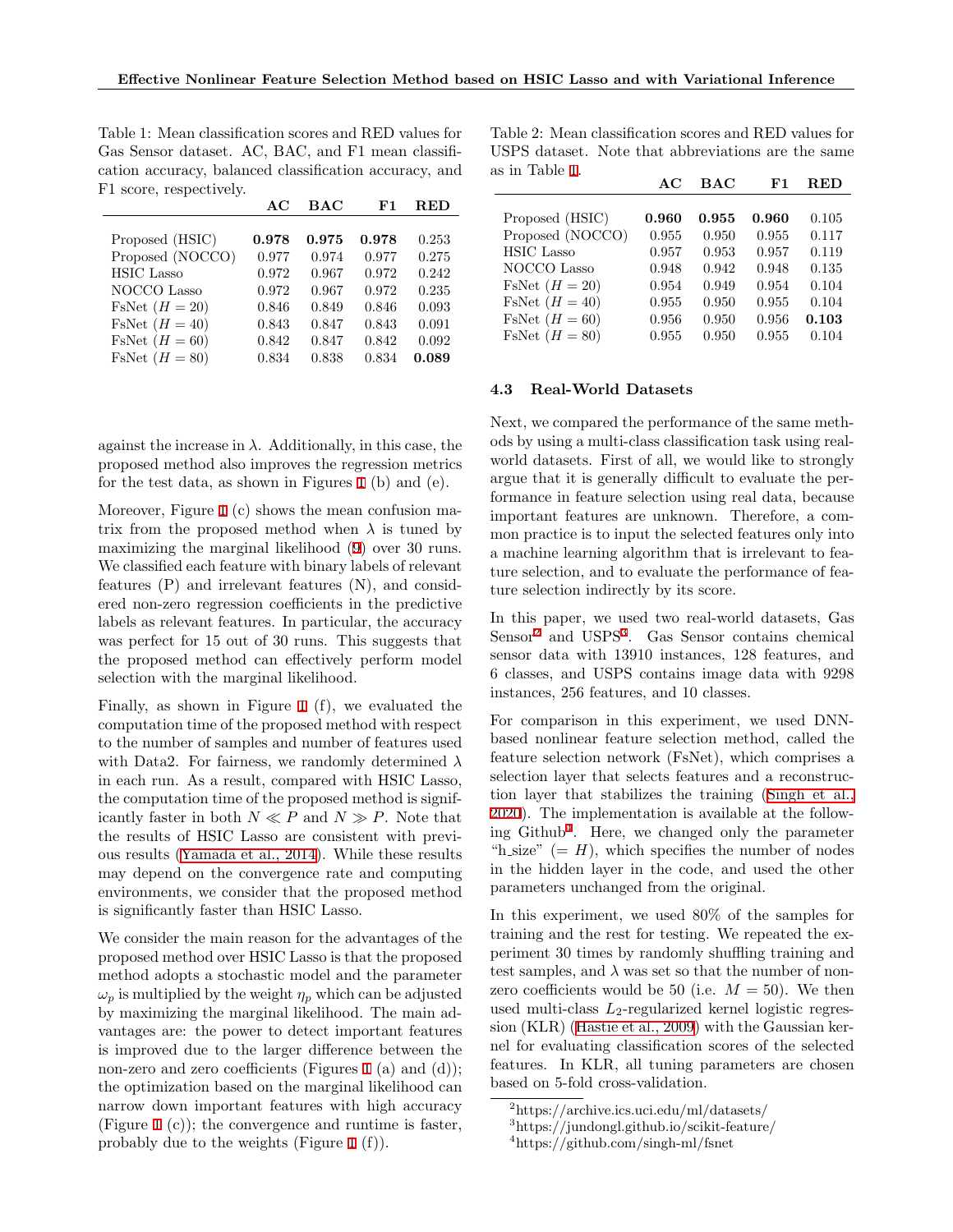Table [1](#page-7-0) and Table [2](#page-7-4) show the mean classification scores and RED values for Gas Sensor dataset and USPS, respectively. For both datasets, the proposed method with HSIC achieved higher classification scores such as classification accuracy, balanced classification accuracy, and F1 score, and indicated highly effective in terms of classification performance. However, except for the results of FsNet, RED value of the proposed method was not significantly different from HSIC (NOCCO) Lasso. FsNet is reported to have performed better than HSIC Lasso for some datasets, but we were not able to confirm this in terms of classification accuracy for these data. Interestingly, RED value of FsNet is outstandingly low, which may suggest that reducing redundancy does not necessarily contribute to improving classification accuracy. Especially for USPS, the proposed method with HSIC achieved higher classification scores than HSIC (NOCCO) Lasso and the same level of low RED value as FsNet, simultaneously.

# **5 CONCLUSION**

In this paper, we proposed an effective method for the HSIC Lasso framework, which use a stochastic model and variational inference. The regularization parameter tuned by the stochastic model-based marginal likelihood maximization of the proposed method can refine the relevant features with high accuracy in certain problem settings. We also emphasize that the coefficients of relevant features are relatively high with the proposed method, and the difference between relevant and irrelevant features is not ambiguous. This is because the proposed method adaptively adjusts the weights of the regression coefficients on the basis of the stochastic model from the data, which robustly keeps the important features against the increase in the regularization parameter.

For the future work, we will consider extending the proposed method to a hierarchical Bayesian model to carry out learning similar to Hierarchical Multiple Kernel Learning. Since such an extension can adopt multitask learning with different kernel functions, we expect to implement nonlinear feature selection that is more adaptive and with higher performance.

#### <span id="page-8-1"></span>**References**

- H. Abusamra (2013). A Comparative Study of Feature Selection and Classification Methods for Gene Expression Data of Glioma. *Procedia Computer Science*, 23:5–14.
- <span id="page-8-6"></span>H. Climente-Gonz´alez, C. Azencott, S. Kaski, and M. Yamada (2019). Block HSIC Lasso: model-

free biomarker detection for ultra-high dimensional data. *Bioinformatics*, 35(14):i427–i435.

- <span id="page-8-4"></span>T. Cover and J. Thomas (2006). Elements of Information Theory (Wiley Series in Telecommunications and Signal Processing). Wiley-Interscience.
- <span id="page-8-10"></span>B. Efron, T. Hastie, I. Johnstone, and R. Tibshirani (2004). Least angle regression. *The Annals of statistics*, 32(2):407–499.
- <span id="page-8-0"></span>G. Forman (2008). BNS feature scaling: an improved representation over tf-idf for svm text classification. *In Proceedings of the 17th ACM conference on Information and knowledge management*, 263–270.
- <span id="page-8-9"></span>K. Fukumizu, A. Gretton, X. Sun, and B. Schölkopf (2008). Kernel measures of conditional dependence. *In Advances in neural information processing systems*, 489–496.
- <span id="page-8-5"></span>A. Gretton, O. Bousquet, A. Smola, and B. Schölkopf (2005). Measuring statistical dependence with Hilbert-Schmidt norms. *In International conference on algorithmic learning theory*, 63–77.
- <span id="page-8-13"></span>T. Hastie, R. Tibshirani, and J. Friedman (2009). The elements of statistical learning: data mining, inference, and prediction. Springer Science & Business Media.
- <span id="page-8-2"></span>T. Hastie, R. Tibshirani, and M. Wainwright (2015). Statistical Learning with Sparsity: The Lasso and Generalizations. CRC Press.
- <span id="page-8-7"></span>Q. Huang, T. Xia, H. Sun, M. Yamada, and Y. Chang (2020). Unsupervised Nonlinear Feature Selection from High-Dimensional Signed Networks. *In Proceedings of the AAAI Conference on Artificial Intelligence*, 34(04):4182-4189.
- <span id="page-8-8"></span>Q. Huang, M. Yamada, Y. Tian, D. Singh, D. Yin, and Y. Chang (2020). Graphlime: Local interpretable model explanations for graph neural networks. *arXiv preprint arXiv*:2001.06216.
- <span id="page-8-12"></span>J. Palmer, K. Kreutz-Delgado, B. D. Rao, and D. P. Wipf (2006). Variational EM algorithms for non-Gaussian latent variable models. *In Advances in neural information processing systems*, 1059–1066.
- <span id="page-8-11"></span>T. Park and G. Casella (2008). The bayesian lasso. *Journal of the American Statistical Association*, 103(482):681–686.
- <span id="page-8-3"></span>H. Peng, F. Long, and C. Ding (2005). Feature selection based on mutual information criteria of maxdependency, max-relevance, and min-redundancy. *IEEE Transactions on pattern analysis and machine intelligence*, 27(8):1226–1238.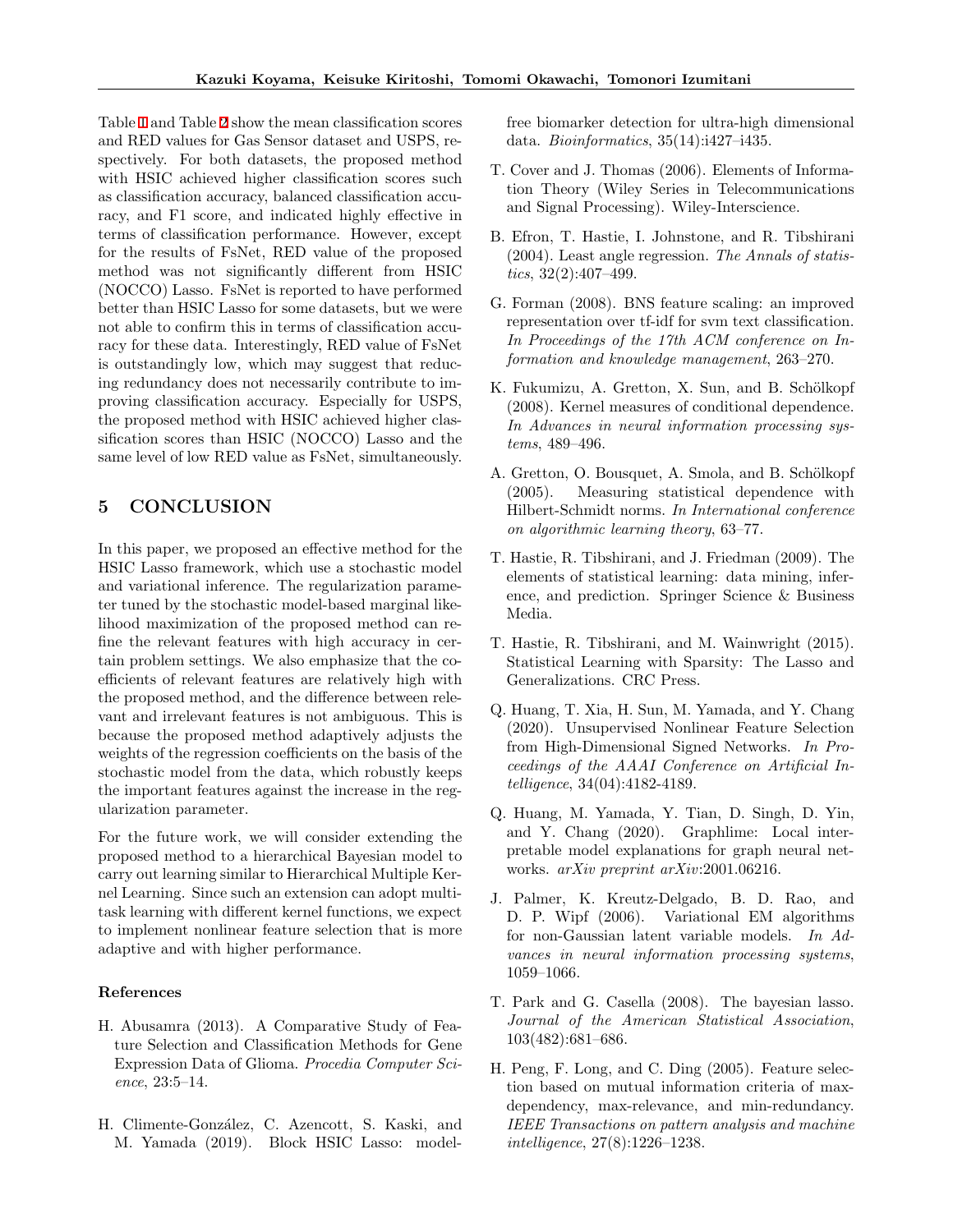- <span id="page-9-5"></span>B. Poignard and M. Yamada (2020). Sparse Hilbert-Schmidt Independence Criterion Regression. *In International Conference on Artificial Intelligence and Statistics*, 538–548.
- <span id="page-9-11"></span>N. Shervashidze and F. Bach (2015). Learning the structure for structured sparsity. *IEEE Transactions on Signal Processing*, 63(18):4894-4902.
- <span id="page-9-15"></span>D. Singh, H. Climente-González, M. Petrovich, E. Kawakami, and M. Yamada (2020). Fsnet: Feature selection network on high-dimensional biological data. *arXiv preprint arXiv*:2001.08322.
- <span id="page-9-13"></span>L. Song, A. Smola, A. Gretton, J. Bedo, and K. Borgwardt (2012). Feature selection via dependence maximization. *The Journal of Machine Learning Research*, 13(1):1393–1434.
- <span id="page-9-2"></span>G. J. Székely and M. L. Rizzo (2009). Brownian distance covariance. *The annals of applied statistics*, 1236–1265.
- <span id="page-9-0"></span>R. Tibshirani (1996). Regression Shrinkage and Selection via the Lasso. *Journal of the Royal Statistical Society (Series B)*, 58:267–288.
- <span id="page-9-9"></span>R. Tomioka, T. Suzuki, and M. Sugiyama (2011). Super-Linear Convergence of Dual Augmented Lagrangian Algorithm for Sparsity Regularized Estimation. *Journal of Machine Learning Research*,  $12(5)$ .
- S. V. Erp, D. L. Oberski, and J. Mulder (2019). Shrinkage priors for bayesian penalized regression. *Journal of Mathematical Psychology*, 89:31–50.
- <span id="page-9-3"></span>J. Walters-Williams and Y. Li (2009). Estimation of mutual information: A survey. *In International Conference on Rough Sets and Knowledge Technology*, 389–396.
- <span id="page-9-4"></span>M. Yamada, W. Jitkrittum, L. Sigal, E. P. Xing, and M. Sugiyama (2014). High-dimensional feature selection by feature-wise kernelized lasso. *Neural computation*, 26(1):185–207.
- <span id="page-9-8"></span>M. Yamada, J. Tang, J. Lugo-Martinez, E. Hodzic, R. Shrestha, A. Saha, H. Ouyang, D. Yin, H. Mamitsuka, C. Sahinalp, P. Radivojac, F. Menczer, and Y. Chang (2018). Ultra highdimensional nonlinear feature selection for big biological data. *IEEE Transactions on Knowledge and Data Engineering*, 30(7):1352–1365.
- <span id="page-9-6"></span>M. Yamada, Y. Umezu, K. Fukumizu, and I. Takeuchi (2018). Post selection inference with kernels. *In International Conference on Artificial Intelligence and Statistics*, 152-160, PMLR.
- <span id="page-9-7"></span>M. Yamada, D. Wu, Y. H. H. Tsai, H. Ohta, R. Salakhutdinov, I. Takeuchi, and K. Fukumizu (2018). Post Selection Inference with Incomplete Maximum Mean Discrepancy Estimator. *In International Conference on Learning Representations*.
- <span id="page-9-10"></span>Q. Zhang, S. Filippi, A. Gretton, and D. Sejdinovic (2018). Large-scale kernel methods for independence testing. *Statistics and Computing*, 28(1):113–130.
- <span id="page-9-14"></span>Z. Zhao, L. Wang, and H. Liu (2010). Efficient spectral feature selection with minimum redundancy. *In Proceedings of the AAAI Conference on Artificial Intelligence*, 24(1).
- <span id="page-9-12"></span>H. Zou and T. Hastie (2005). Regularization and variable selection via the elastic net. *Journal of the royal statistical society: series B (statistical methodology)*, 67(2):301–320.
- <span id="page-9-1"></span>H. Zou (2006). The adaptive lasso and its oracle properties. *Journal of the American Statistical Association*, 101(476):1418–1429.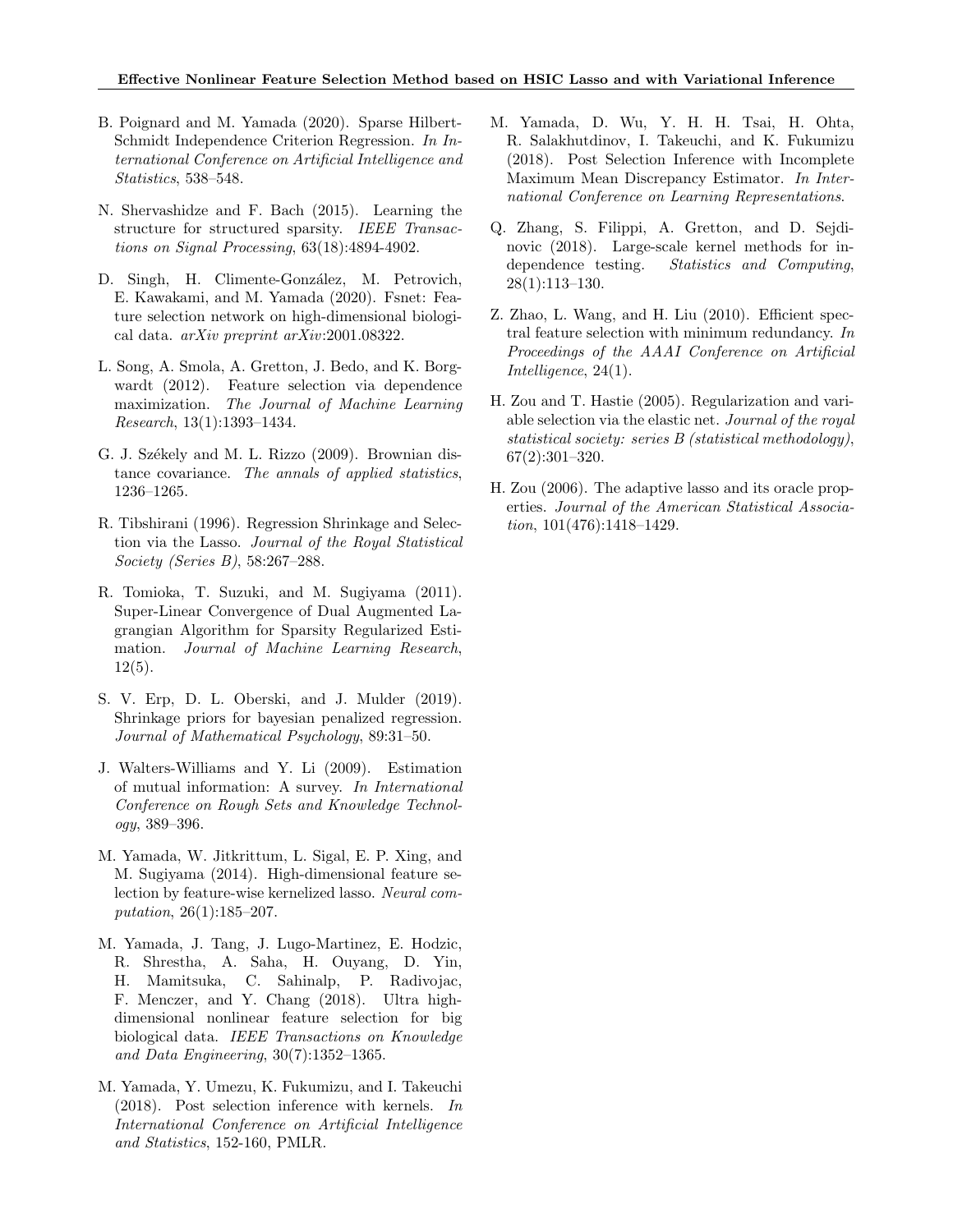# **Supplementary Material: Effective Nonlinear Feature Selection Method based on HSIC Lasso and with Variational Inference**

# **A DERIVATION FOR VARIATIONAL BOUND**

This section supplements Sections 3.3 and 3.4.

Equation (8): variational representation for  $p(\omega_p|\eta_p)$ .

$$
p(\omega_p|\eta_p) = q(|\omega_p|\eta_p^{\frac{1}{2}})\eta_p^{\frac{1}{2}}
$$
  
\n
$$
= \eta_p^{\frac{1}{2}} \exp(\log q(|\omega_p|\eta_p^{\frac{1}{2}}))
$$
  
\n
$$
= \eta_p^{\frac{1}{2}} \sup_{s_p>0} \exp\left(-\frac{(\omega_p)^2 \eta_p}{2s_p} - \phi(s_p)\right)
$$
  
\n
$$
= \eta_p^{\frac{1}{2}} \sup_{s_p>0} \left\{\mathcal{N}\left(\omega_p \left|0, \frac{s_p^t}{\eta_p}\right) \left(\frac{2\pi s_p}{\eta_p}\right)^{\frac{1}{2}} \exp(-\phi(s_p))\right\}\right\}
$$

Equation (9): variational bound for  $\log p(\bar{k}_y|\eta)$ .

$$
\log p(\bar{\kappa}_{y}|\eta) = \log \int_{\mathbb{R}^{P}} \mathcal{N}(\bar{\kappa}_{y}|\bar{\kappa}_{X}\omega,\sigma^{2}I) p(\omega|\eta) d\omega
$$
\n
$$
= \log \int_{\mathbb{R}^{P}} \mathcal{N}(\bar{\kappa}_{y}|\bar{\kappa}_{X}\omega,\sigma^{2}I) \prod_{p=1}^{P} \eta_{p}^{\frac{1}{2}} \sup_{s_{p}>0} \left\{ \mathcal{N}(\omega_{p} \bigg| 0, \frac{s_{p}}{\eta_{p}} \right) \left( \frac{2\pi s_{p}}{\eta_{p}} \right)^{\frac{1}{2}} \exp(-\phi(s_{p})) \right\} d\omega
$$
\n
$$
= \log \int_{\mathbb{R}^{P}} \sup_{s \in \mathbb{R}_{+}^{P}} \mathcal{N}(\bar{\kappa}_{y}|\bar{\kappa}_{X}\omega,\sigma^{2}I) \mathcal{N}(\omega|0,\Xi^{-1}) \prod_{p=1}^{P} \eta_{p}^{\frac{1}{2}} \left( \frac{2\pi s_{p}}{\eta_{p}} \right)^{\frac{1}{2}} \exp(-\phi(s_{p})) d\omega
$$
\n
$$
\geq \sup_{s \in \mathbb{R}_{+}^{P}} \left[ \log \left\{ \int_{\mathbb{R}^{P}} \mathcal{N}(\bar{\kappa}_{y}|\bar{\kappa}_{X}\omega,\sigma^{2}I) \mathcal{N}(\omega|0,\Xi^{-1}) d\omega \right\} + \log \prod_{p=1}^{P} \eta_{p}^{\frac{1}{2}} \left( \frac{2\pi s_{p}}{\eta_{p}} \right)^{\frac{1}{2}} \exp(-\phi(s_{p})) \right]
$$
\n
$$
= \sup_{s \in \mathbb{R}_{+}^{P}} \left[ \log \mathcal{N}(\bar{\kappa}_{y}|\mathbf{0}, \bar{\kappa}_{X}\Xi^{-1}\bar{\kappa}_{X}^{\top} + \sigma^{2}I) + \sum_{p=1}^{P} \left\{ \frac{1}{2} \log \eta_{p} + \frac{1}{2} \log(2\pi) + \frac{1}{2} \log \left( \frac{s_{p}}{\eta_{p}} \right) - \phi(s_{p}) \right\} \right]
$$
\n
$$
= - \inf_{s \in \mathbb{R}_{+}^{P}} \left[ \log \frac{\exp \left
$$

where  $\mathbf{\Xi} \in \mathbb{R}^{P \times P}$  is a diagonal matrix such that  $[\mathbf{\Xi}]_{pp} = \eta_p / s_p$ , and the inequality is based on the interchange of integral and supremum.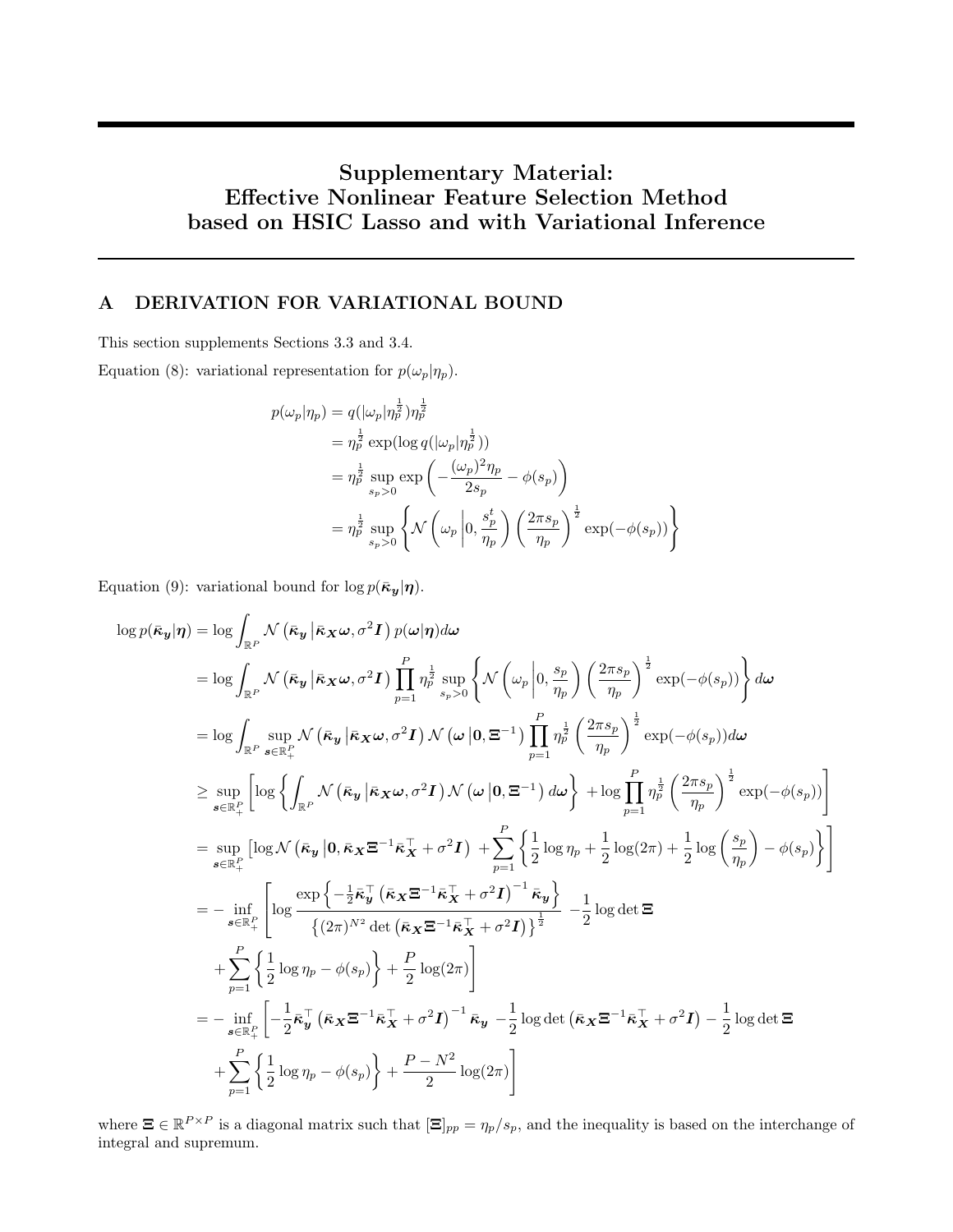The first term on the right side is the solution to the following optimization problem.

$$
\frac{1}{2}\bar{\boldsymbol{\kappa}}_{\boldsymbol{y}}^{\top} \left(\bar{\boldsymbol{\kappa}}_{\boldsymbol{X}} \boldsymbol{\Xi}^{-1} \bar{\boldsymbol{\kappa}}_{\boldsymbol{X}}^{\top} + \sigma^2 \boldsymbol{I}\right)^{-1} \bar{\boldsymbol{\kappa}}_{\boldsymbol{y}} = \inf_{\boldsymbol{\mu} \in \mathbb{R}^P} \left\{ \frac{1}{2\sigma^2} \left\| \bar{\boldsymbol{\kappa}}_{\boldsymbol{y}} - \bar{\boldsymbol{\kappa}}_{\boldsymbol{X}} \boldsymbol{\mu} \right\|_2^2 + \frac{1}{2} \boldsymbol{\mu}^{\top} \boldsymbol{\Xi} \boldsymbol{\mu} \right\}
$$

The second and third terms on the right side are the solution to the following optimization problem. We use the properties of the Schur complementary.

$$
\frac{1}{2}\log \det (\bar{\boldsymbol{\kappa}}_{\boldsymbol{X}}\boldsymbol{\Xi}^{-1}\bar{\boldsymbol{\kappa}}_{\boldsymbol{X}}^{\top} + \sigma^2 \boldsymbol{I}) + \frac{1}{2}\log \det \boldsymbol{\Xi}
$$
\n  
\n
$$
= \frac{1}{2}\log \det (\bar{\boldsymbol{\kappa}}_{\boldsymbol{X}}\boldsymbol{\Xi}^{-1}\bar{\boldsymbol{\kappa}}_{\boldsymbol{X}}^{\top} + \sigma^2 \boldsymbol{I}) \det \boldsymbol{\Xi}
$$
\n  
\n
$$
= \frac{1}{2}\log \det (\bar{\boldsymbol{\kappa}}_{\boldsymbol{X}}\bar{\boldsymbol{\kappa}}_{\boldsymbol{X}} + \sigma^2 \boldsymbol{\Xi}) + \frac{N^2 - P}{2}\log(\sigma^2)
$$
\n  
\n
$$
= \inf_{\boldsymbol{\Sigma}\succeq 0} \frac{1}{2}\text{Tr}\left\{\left(\frac{1}{\sigma^2}\bar{\boldsymbol{\kappa}}_{\boldsymbol{X}}^{\top}\bar{\boldsymbol{\kappa}}_{\boldsymbol{X}} + \boldsymbol{\Xi}\right)\boldsymbol{\Sigma}\right\} - \frac{1}{2}\log \det\left(\frac{1}{\sigma^2}\boldsymbol{\Sigma}\right) + \frac{N^2 - P}{2}\log(\sigma^2) - \frac{P}{2}
$$
\n  
\n
$$
= \inf_{\boldsymbol{\Sigma}\succeq 0} \frac{1}{2\sigma^2}\text{Tr}\left(\bar{\boldsymbol{\kappa}}_{\boldsymbol{X}}^{\top}\bar{\boldsymbol{\kappa}}_{\boldsymbol{X}}\boldsymbol{\Sigma}\right) + \frac{1}{2}\text{Tr}\left(\boldsymbol{\Xi}\boldsymbol{\Sigma}\right) - \frac{1}{2}\log \det \boldsymbol{\Sigma} + \frac{N^2}{2}\log(\sigma^2) - \frac{P}{2}
$$

Using these equations, (9) is derived.

## **B DERIVATION FOR UPDATE EQUATIONS**

This section supplements Section 3.6.

Update equations (12), (13), (14), (15), and (16).

Adding the optimization problem for  $\eta$  and  $\sigma^2$  from (11), the variational bound is rewritten as

$$
\inf_{\boldsymbol{\mu}\in\mathbb{R}_+^P} \inf_{\boldsymbol{\Sigma}\succeq 0} \inf_{\boldsymbol{s}\in\mathbb{R}_+^P} \inf_{\boldsymbol{\eta}\in\mathbb{R}_+^P} \inf_{\sigma^2>0} \left\{f(\boldsymbol{\mu},\boldsymbol{\Sigma},\boldsymbol{s},\boldsymbol{\eta},\sigma^2)+\lambda\|\boldsymbol{\mu}\|_1\right\}.
$$

We then extract the local minimization problems. Equation  $(12)$  is trivial and becomes an optimization problem similar to Elastic-Net. Equation (13) is derived as follows.

$$
\frac{\partial}{\partial \Sigma} \left\{ \frac{1}{2\sigma^2} \text{Tr} \left( \bar{\boldsymbol{\kappa}}_{\boldsymbol{X}}^{\top} \bar{\boldsymbol{\kappa}}_{\boldsymbol{X}} \Sigma \right) + \frac{1}{2} \text{Tr} \left( \boldsymbol{\Xi} \Sigma \right) - \frac{1}{2} \log \det \Sigma \right\} = \frac{1}{2} \left\{ \frac{1}{\sigma^2} \left( \bar{\boldsymbol{\kappa}}_{\boldsymbol{X}}^{\top} \bar{\boldsymbol{\kappa}}_{\boldsymbol{X}} \right) + \boldsymbol{\Xi} - \Sigma^{-1} \right\}
$$

Therefore, the local optimal solution is

$$
\mathbf{\Sigma} = \sigma^2 \left( \bar{\boldsymbol{\kappa}}_{\boldsymbol{X}}^\top \bar{\boldsymbol{\kappa}}_{\boldsymbol{X}} + \sigma^2 \boldsymbol{\Xi} \right)^{-1}.
$$

Equation (14) is also trivial, but the local optimal solution depends on  $\phi$  derived from the prior distribution on the basis of (7). Equation (15) is derived as follows.

$$
\frac{\partial}{\partial \eta} \left\{ \frac{1}{2} \boldsymbol{\mu}^\top \boldsymbol{\Xi} \boldsymbol{\mu} + \frac{1}{2} \text{Tr} \left( \boldsymbol{\Xi} \boldsymbol{\Sigma} \right) - \frac{1}{2} \sum_{p=1}^P \log \eta_p \right\} = \frac{1}{2} \left\{ \boldsymbol{\mu} \odot \boldsymbol{\mu} \oslash \boldsymbol{s} + \text{diag} \boldsymbol{\Sigma} \oslash \boldsymbol{s} - \frac{1}{\eta} \right\}
$$

Therefore, the local optimal solution is

$$
\boldsymbol{\eta} = \boldsymbol{s} \oslash (\boldsymbol{\mu} \odot \boldsymbol{\mu} + \mathrm{diag} \boldsymbol{\Sigma}).
$$

Equation (16) is derived as follows.

$$
\frac{\partial}{\partial \sigma^2} \left\{ \frac{1}{2\sigma^2} \left\| \bar{\boldsymbol{\kappa}}_{\boldsymbol{y}} - \bar{\boldsymbol{\kappa}}_{\boldsymbol{X}} \boldsymbol{\mu} \right\|_2^2 + \frac{1}{2\sigma^2} \text{Tr} \left( \bar{\boldsymbol{\kappa}}_{\boldsymbol{X}}^\top \bar{\boldsymbol{\kappa}}_{\boldsymbol{X}} \boldsymbol{\Sigma} \right) + \frac{N^2}{2} \log(\sigma^2) \right\} = -\frac{1}{2(\sigma^2)^2} \left\{ \left\| \bar{\boldsymbol{\kappa}}_{\boldsymbol{y}} - \bar{\boldsymbol{\kappa}}_{\boldsymbol{X}} \boldsymbol{\mu} \right\|_2^2 + \text{Tr} \left( \bar{\boldsymbol{\kappa}}_{\boldsymbol{X}}^\top \bar{\boldsymbol{\kappa}}_{\boldsymbol{X}} \boldsymbol{\Sigma} \right) - N^2 \sigma^2 \right\}
$$

Therefore, the local optimal solution is

$$
\sigma^2 = \frac{1}{N^2} \left( \left\| \bar{\boldsymbol{\kappa}}_{\boldsymbol{y}} - \bar{\boldsymbol{\kappa}}_{\boldsymbol{X}} \boldsymbol{\mu} \right\|_2^2 + \text{Tr} \left( \bar{\boldsymbol{\kappa}}_{\boldsymbol{X}}^\top \bar{\boldsymbol{\kappa}}_{\boldsymbol{X}} \boldsymbol{\Sigma} \right) \right).
$$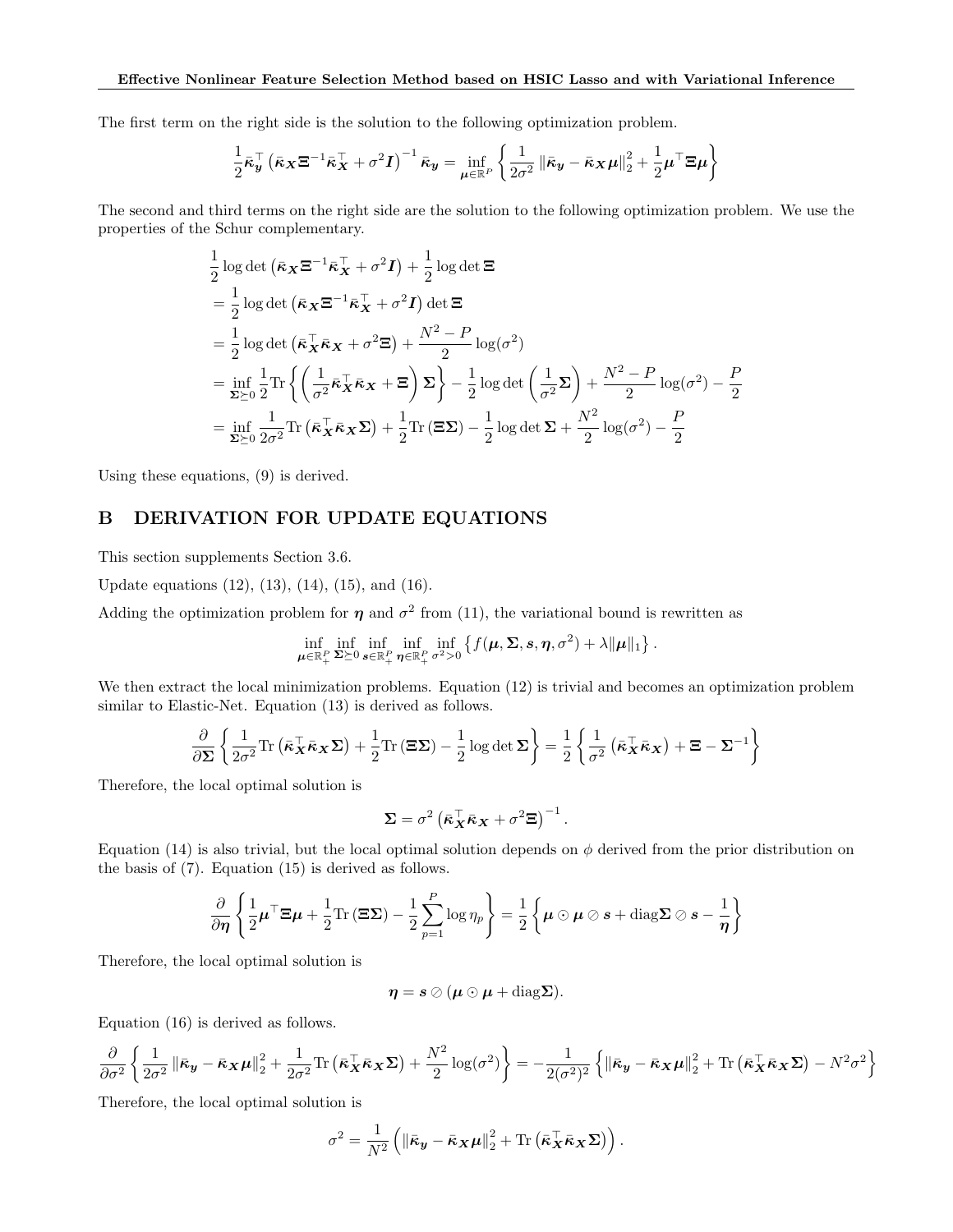## **C DETAILS FOR PRIOR DISTRIBUTIONS**

This section supplements Section 3.7 and 3.8.

## **C.1 Variational Representations**

Defining  $g(u) := -\log q(u^{\frac{1}{2}}), \phi(s)$  satisfying (7), can be represented as follows:

$$
\phi(s) = -g^* \left(\frac{1}{2s}\right)
$$

where  $g^*$  is the concave conjugate of  $g$ .

The  $-\log q(u) = g(u^2)$  can be represented in the following convex variational form from Theorem 1 of Palmer et al. (2006),

$$
-\log q(u) = -\sup_{\xi>0} \log \mathcal{N}\left(u \middle| 0, \xi^{-1}\right) \varphi(\xi)
$$

$$
= -\sup_{\xi>0} \left\{-\frac{u^2 \xi}{2} + \log \xi^{\frac{1}{2}} \varphi(\xi) - \frac{1}{2} \log 2\pi\right\}
$$

if and only if  $g(u) = -\log q(u^{\frac{1}{2}})$  is concave on  $\mathbb{R}_+$ . In this case,

$$
\varphi(\xi) = \sqrt{\frac{2\pi}{\xi}} \exp\left(g^*\left(\frac{\xi}{2}\right)\right).
$$

Thus, as  $\xi = s^{-1}$ ,

$$
\log q(u) = \sup_{s>0} \left\{ -\frac{u^2}{2s} + \log \left( \frac{1}{s} \right)^{\frac{1}{2}} \varphi \left( \frac{1}{s} \right) - \frac{1}{2} \log 2\pi \right\}.
$$

Consequently,  $\phi(s)$  can be rewritten from (7) as

$$
\begin{aligned} \phi(s) &= -\log\left(\frac{1}{s}\right)^{\frac{1}{2}} \varphi\left(\frac{1}{s}\right) + \frac{1}{2}\log 2\pi \\ &= -\log\left(\frac{1}{s}\right)^{\frac{1}{2}} \sqrt{2\pi s} \exp\left(g^*\left(\frac{1}{2s}\right)\right) + \frac{1}{2}\log 2\pi \\ &= -g^*\left(\frac{1}{2s}\right) \end{aligned}
$$

## **C.2 Prior: Generalized Gaussian**

The generalized Gaussian, such as

$$
p(\omega_p|\eta_p,\alpha,\beta) = \frac{\eta_p^{\frac{1}{2}}\beta}{2\alpha\Gamma\left(\frac{1}{\beta}\right)}\exp\left(-\left(\frac{|\omega_p|\eta_p^{\frac{1}{2}}}{\alpha}\right)^{\beta}\right)
$$

where  $\alpha \in \mathbb{R}_+$  and  $\beta \in \mathbb{R}_+$  are the scale and shape parameters respectively, can be also rewritten in this variational representation for  $0 < \beta \leq 2$ . In this case,  $q(u)$  can be rewritten as

$$
q(u) = \frac{\beta}{2\alpha \Gamma\left(\frac{1}{\beta}\right)} \exp\left(-\left(\frac{|u|}{\alpha}\right)^{\beta}\right)
$$

Therefore,  $g(u)$  can be obtained as

$$
g(u) = \left(\frac{u^{\frac{1}{2}}}{\alpha}\right)^{\beta} - \log \beta + \log 2\alpha \Gamma\left(\frac{1}{\beta}\right)
$$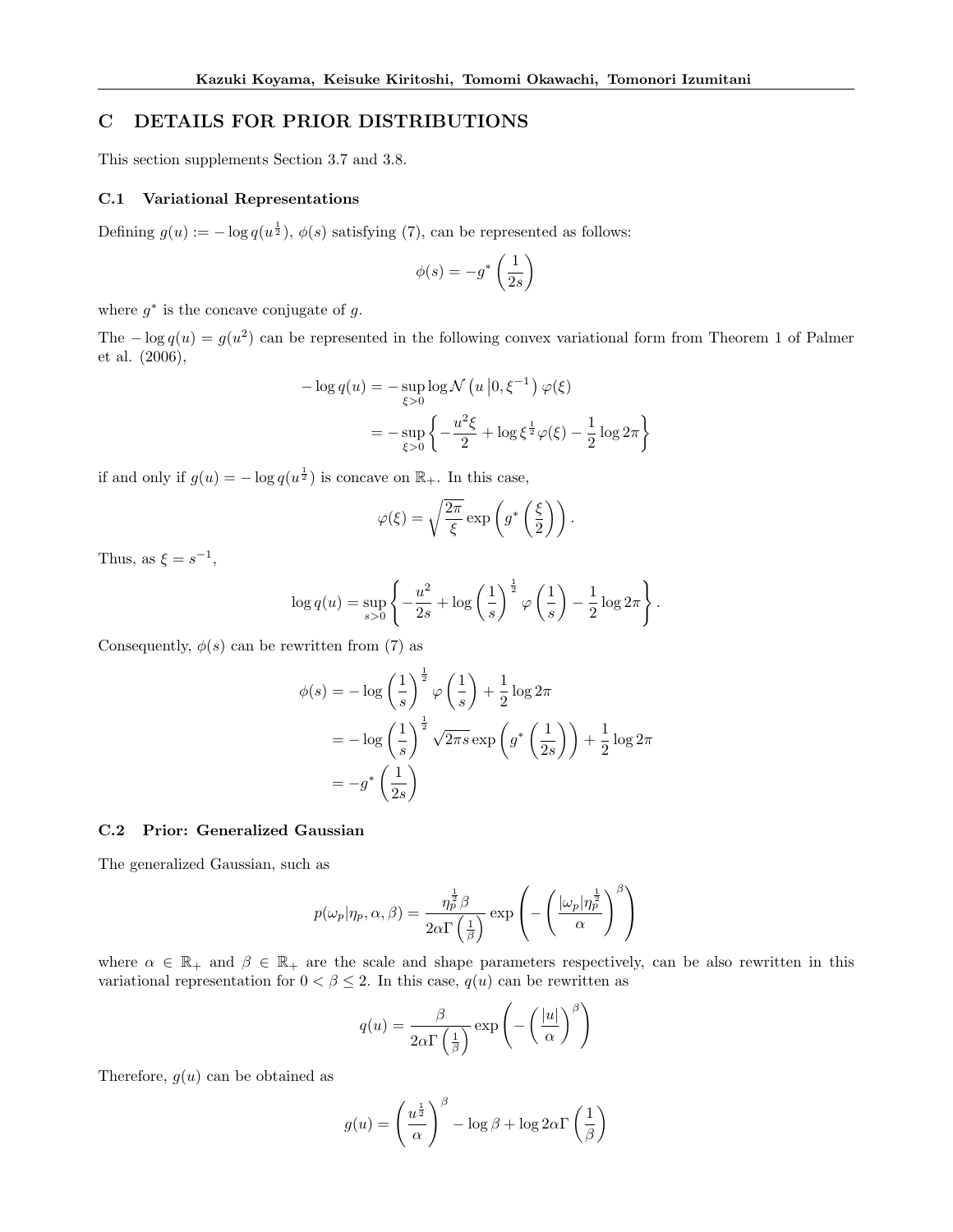and its concave conjugate *g ∗* can be represented as

$$
g^*(p) = \left\{ \left(\frac{2\alpha^{\beta}}{\beta}\right)^{\frac{2}{\beta-2}} - \frac{1}{\alpha^{\beta}} \left(\frac{2\alpha^{\beta}}{\beta}\right)^{\frac{\beta}{\beta-2}} \right\} p^{\frac{\beta}{\beta-2}} + \log \beta - \log 2\alpha \Gamma\left(\frac{1}{\beta}\right)
$$

where *p* is a conjugate variable of *u*, satisfying  $p = g'(u)$ . Consequently,  $\phi(s_p)$  can be rewritten as

$$
\phi(s_p) = \left\{ \frac{1}{\alpha^{\beta}} \left( \frac{2\alpha^{\beta}}{\beta} \right)^{\frac{\beta}{\beta - 2}} - \left( \frac{2\alpha^{\beta}}{\beta} \right)^{\frac{2}{\beta - 2}} \right\} (2s_p)^{-\frac{\beta}{\beta - 2}} - \log \beta + \log 2\alpha \Gamma\left(\frac{1}{\beta}\right)
$$

In particular, the Laplace distribution, which is often used in Bayesian Lasso (Park and Casella, 2008), corresponds to  $\beta = 1$ , and  $\phi(s_p)$  can be simply rewritten as

$$
\phi(s_p) = \frac{s_p}{2\alpha^2} + \log 2\alpha
$$

Additionally, (14) can be rewritten in the closed-form update equation (19), which is derived as follows.

$$
\frac{\partial}{\partial s} \left\{ \frac{1}{2} \boldsymbol{\mu}^\top \boldsymbol{\Xi} \boldsymbol{\mu} + \frac{1}{2} \text{Tr}(\boldsymbol{\Xi} \boldsymbol{\Sigma}) + \frac{s}{2\alpha^2} \right\} = \frac{1}{2} \left\{ \frac{s \odot s}{\alpha^2} - \boldsymbol{\eta} \odot (\boldsymbol{\mu} \odot \boldsymbol{\mu} + \text{diag} \boldsymbol{\Sigma}) \right\} \oslash (s \odot s)
$$

Therefore, the local optimal solution is

$$
\boldsymbol{s} = \alpha \sqrt{ \boldsymbol{\eta} \odot ( \boldsymbol{\mu} \odot \boldsymbol{\mu} + \text{diag} \boldsymbol{\Sigma} ) }
$$

## **C.3 Prior: Student's t**

Student's *t* can be rewritten in this variational representation. We consider the following density,

$$
p(\omega_p|\eta_p,\nu) = \left(\frac{\eta_p}{2\pi}\right)^{\frac{1}{2}} \frac{\Gamma\left(\nu + \frac{1}{2}\right)}{\Gamma\left(\nu\right)} \left(1 + \frac{\eta_p \omega_p^2}{2}\right)^{-\nu - \frac{1}{2}},
$$

and  $q(u)$  can be rewritten as

$$
q(u) = \left(\frac{1}{2\pi}\right)^{\frac{1}{2}} \frac{\Gamma\left(\nu + \frac{1}{2}\right)}{\Gamma\left(\nu\right)} \left(1 + \frac{u^2}{2}\right)^{-\nu - \frac{1}{2}}.
$$

Therefore,  $g(u)$  can be obtained as

$$
g(u) = \left(\nu + \frac{1}{2}\right) \log\left(1 + \frac{u}{2}\right) - \log\left(\frac{\Gamma\left(\nu + \frac{1}{2}\right)}{\Gamma\left(\nu\right)}\right) + \frac{1}{2} \log\left(2\pi\right),\,
$$

and its concave conjugate *g ∗* can be represented as

$$
g^*(p) = -2p + \left(\nu + \frac{1}{2}\right)\log\left(2p\right) + \log\left(\frac{\Gamma\left(\nu + \frac{1}{2}\right)}{\Gamma\left(\nu\right)}\right) - \left(\nu + \frac{1}{2}\right)\left(\log\left(\nu + \frac{1}{2}\right) - 1\right) - \frac{1}{2}\log\left(2\pi\right)
$$

where *p* is a conjugate variable of *u*, satisfying  $p = g'(u)$ . Consequently,  $\phi(s_p)$  can be rewritten as

$$
\phi(s_p) = \frac{1}{s_p} + \left(\nu + \frac{1}{2}\right) \log\left(s_p\right) - \log\left(\frac{\Gamma\left(\nu + \frac{1}{2}\right)}{\Gamma(\nu)}\right) + \left(\nu + \frac{1}{2}\right) \left(\log\left(\nu + \frac{1}{2}\right) - 1\right) + \frac{1}{2} \log(2\pi)
$$

Additionally, (14) can be rewritten in the closed-form update equation (23), which is derived as follows.

$$
\frac{\partial}{\partial s} \left\{ \frac{1}{2} \boldsymbol{\mu}^\top \boldsymbol{\Xi} \boldsymbol{\mu} + \frac{1}{2} \text{Tr}(\boldsymbol{\Xi} \boldsymbol{\Sigma}) + \frac{1}{s} + \left( \nu + \frac{1}{2} \right) \log(s) \right\} = \left\{ \left( \nu + \frac{1}{2} \right) s - \left( 1 + \frac{\eta}{2} \odot (\boldsymbol{\mu} \odot \boldsymbol{\mu} + \text{diag} \boldsymbol{\Sigma}) \right) \right\} \oslash (s \odot s)
$$

Therefore, the local optimal solution is

$$
s = \frac{1}{\nu + \frac{1}{2}} \left\{ 1 + \frac{\eta}{2} \odot (\mu \odot \mu + \text{diag} \Sigma) \right\}
$$